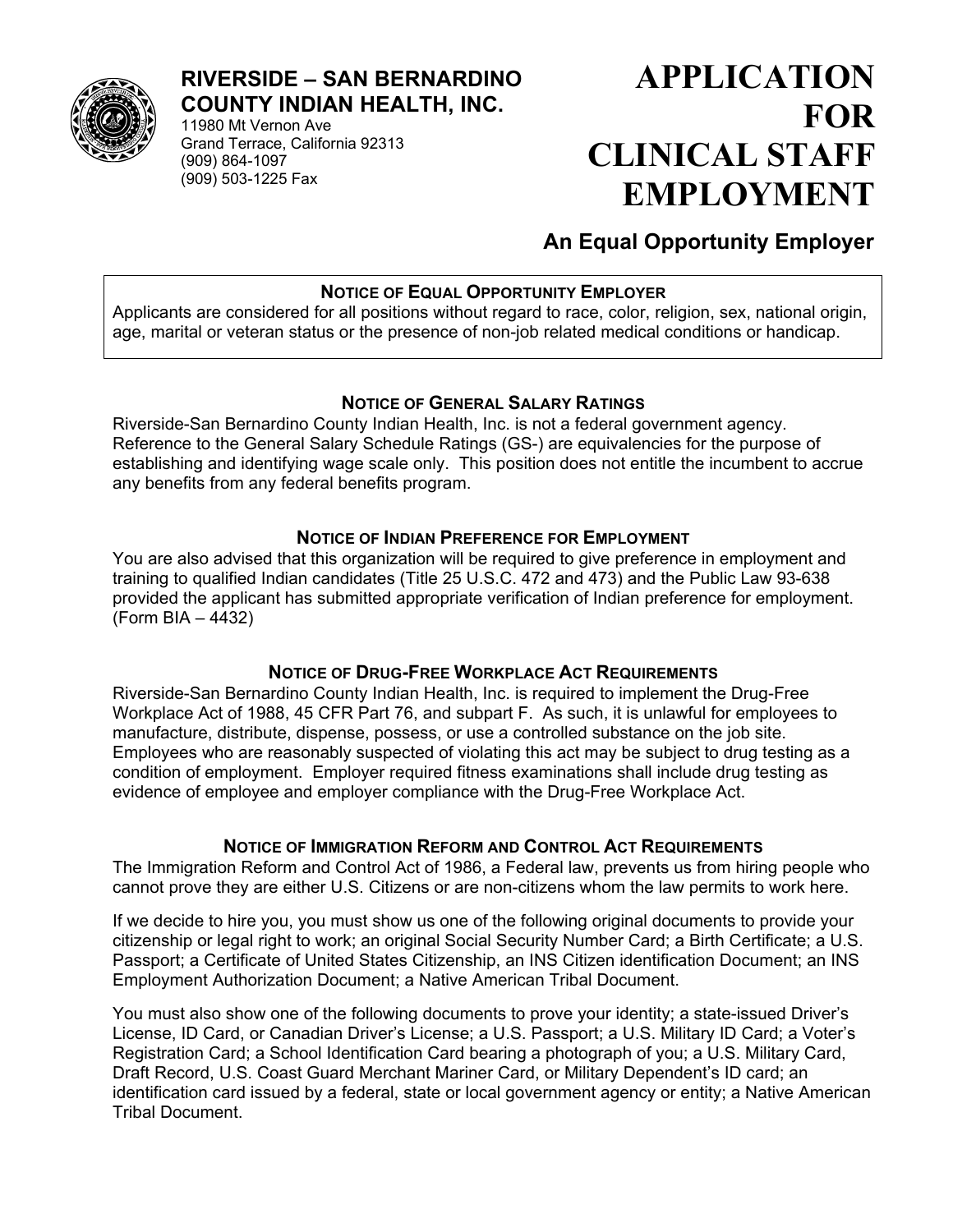#### **THE INDIAN CHILD PROTECTION AND FAMILY VIOLENCE PREVENTION ACT**

The Indian Child Protection and Family violence Prevention Act (the "Act"), Public Law (P.L.) 101- 630, 104 Stat 4544, 25 U.S.C. 3202-3211, are regulations that prescribe minimum standards of character and suitability of employment criteria for individuals whose duties and responsibilities involve regular contact with, or control over, Indian children.

There will be a background investigation check and finger printing process on all individuals who will come in contact with children or have control over Indian children. The minimum standards of character will have been met only after individuals in positions involving regular contact with or control over Indian children have been the subject of a satisfactory background investigation. This process will ensure that at no time have the individuals been found guilty of or entered a plea of nolo contendere or guilty to an offense under Federal, State, or tribal law involving crimes of violence; sexual assault, molestation, exploitation, contacts, or prostitution; or crimes against persons. The Act requires that tribes or tribal organizations that receive funds under the Indian Self-Determination and Education Assistance Act, P.L. 93-638, employ individuals in positions involving regular contact with or control over Indian children only if the individuals meet standards of character no less stringent than those prescribed for the government.

I understand and acknowledge receipt of the above information regarding Notice of Equal Opportunity Employment, salary, benefits, the requirements of Indian Preference, the Drug-Free workplace Act of 1988, the legal right to work, both a background check and the procedure of finger printing of myself. I also understand and acknowledge that results from the background investigation will be shared with me.

Signature: Date: Date: Date: Date: Date: Date: Date: Date: Date: Date: Date: Date: Date: Date: Date: Date: Date: Date: Date: Date: Date: Date: Date: Date: Date: Date: Date: Date: Date: Date: Date: Date: Date: Date: Date: D

#### **APPLICANT DATA RECORD**

Applicants are considered for all positions, and employees are treated during employment without regard to race, color, religion, sex, sexual orientation, national origin, age, marital or veteran status, medical conditions or disability.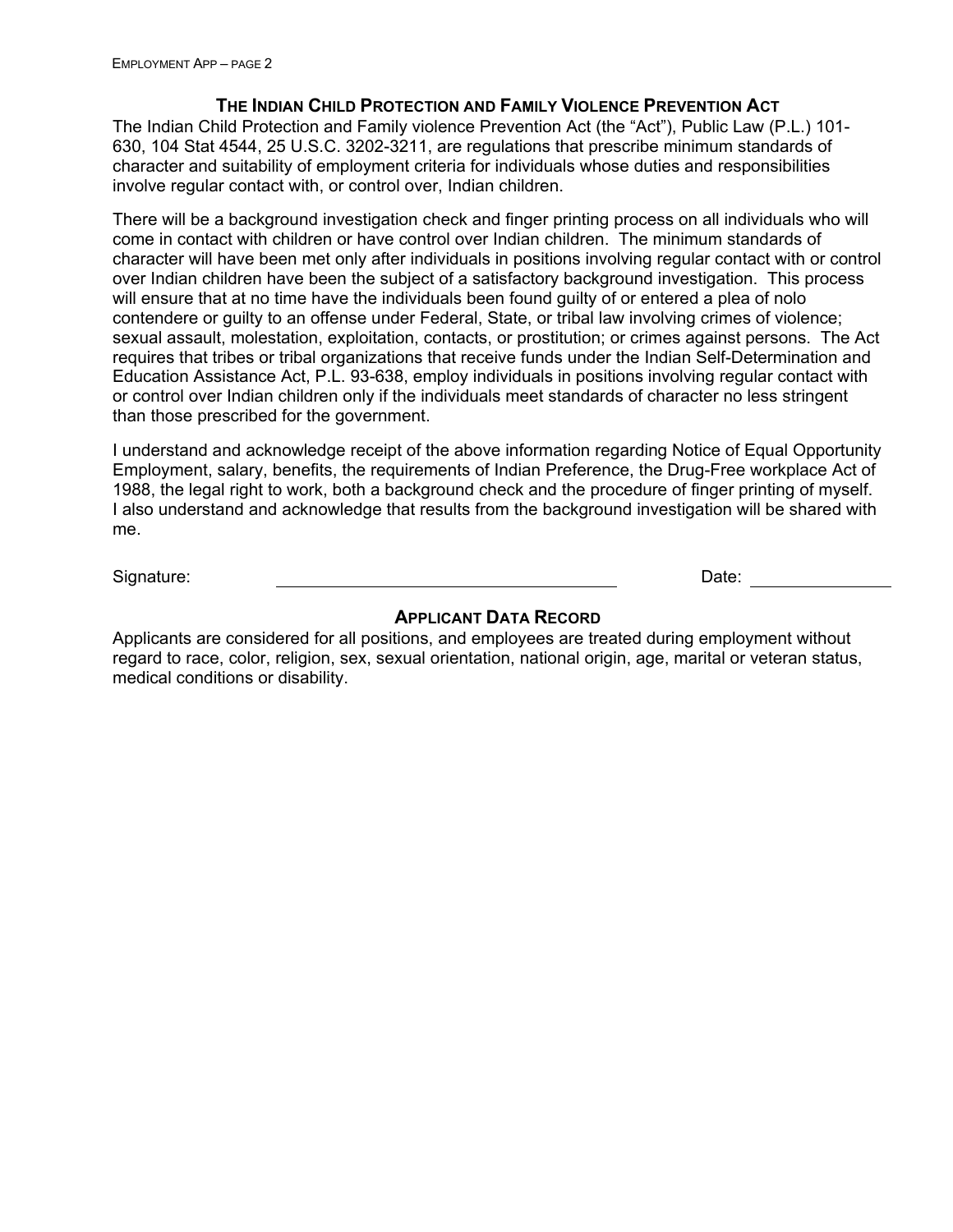$\sqrt{2}$ 

| <b>FULL NAME</b>           | <b>EMPLOYMENT INQUIRY &amp; RELEASE FORM</b> |                                                 |               |  |  |
|----------------------------|----------------------------------------------|-------------------------------------------------|---------------|--|--|
|                            | <b>LAST</b>                                  | <b>FIRST</b>                                    | <b>MIDDLE</b> |  |  |
| <b>SOCIAL SECURITY NO.</b> |                                              | <b>DRIVERS LICENSE NO. / STATE</b><br>(optional |               |  |  |

In connection with my employment or contract for services with you, I understand that investigative background inquires, including a fingerprint check, are to be made on myself. In accordance with my right to privacy, I have been advised that the information described below is required to assist the same in making an employment determination concerning me and that execution of this form is voluntary.

It is understood that all information / data obtained will be supplied to me in the form of an investigative report and that this report will not be used in violation of any federal or state law. Furthermore, if adverse action is to be taken based on this report, I will be notified, and a copy, along with a summary of the consumer's rights will be provided to me, at my request, by the entity supplying the information.

I hereby authorize any qualified agent bearing this document, or a copy thereof, to obtain information from all personnel, educational institutions, government agencies, companies, corporations, reporting agencies, law enforcement agencies or individuals, relating to my past activities, to supply any and all information concerning my background, and release same from any liability resulting from providing such information. The information received may include, but is not limited to academic, job performance, attendance, personal history, driving history, disciplinary and conviction records.

I understand that the information released is for consideration of my employment application and possibility for the purpose of determining my qualifications for future assignments.

I further hereby release any individual associated with the compilation of such information to include record custodians, directors, mro's, doctors, officers, agents, employees, if authorized representatives, from any and all liability for damages of whatever kind of nature, which may at any time accrue to me on account of (1) reliance by such persons on the information submitted in my employment application; (2) reliance by such persons on the information obtained pursuant to this authorization; (3) compliance with, or any attempt to comply with, this authorization; and (4) termination of my employment based on information obtained after commencement thereof pursuant to validity of this authorization.

I hereby certify that all the statements and answers set forth on the application form and documents signed are true and complete to the best of my knowledge, and I understand that if subsequent to employment, any of such statements and/or answers are found false or that information has been omitted, such false statements or omissions will be just cause for the termination of my employment.

I acknowledge and agree that I am executing this AUTHORIZATION FOR RELEASE OF INFORMATION voluntarily and have the right to receive a copy of it upon my written request.

It is hereby understood that in order to be considered for employment I must first pass a Pre-employment Urine Drug Screen. This test will be paid for by the employer and conducted at Riverside-San Bernardino County Indian Health, Inc. I also understand and authorize all testing results to be released to this company and/or its agents.

Under California Law, you have the right to receive a copy of your report I would like a copy of my report. (Check one)  $YES \Box$  NO  $\Box$ 

**SIGNATURE OF APPLICANT DATE**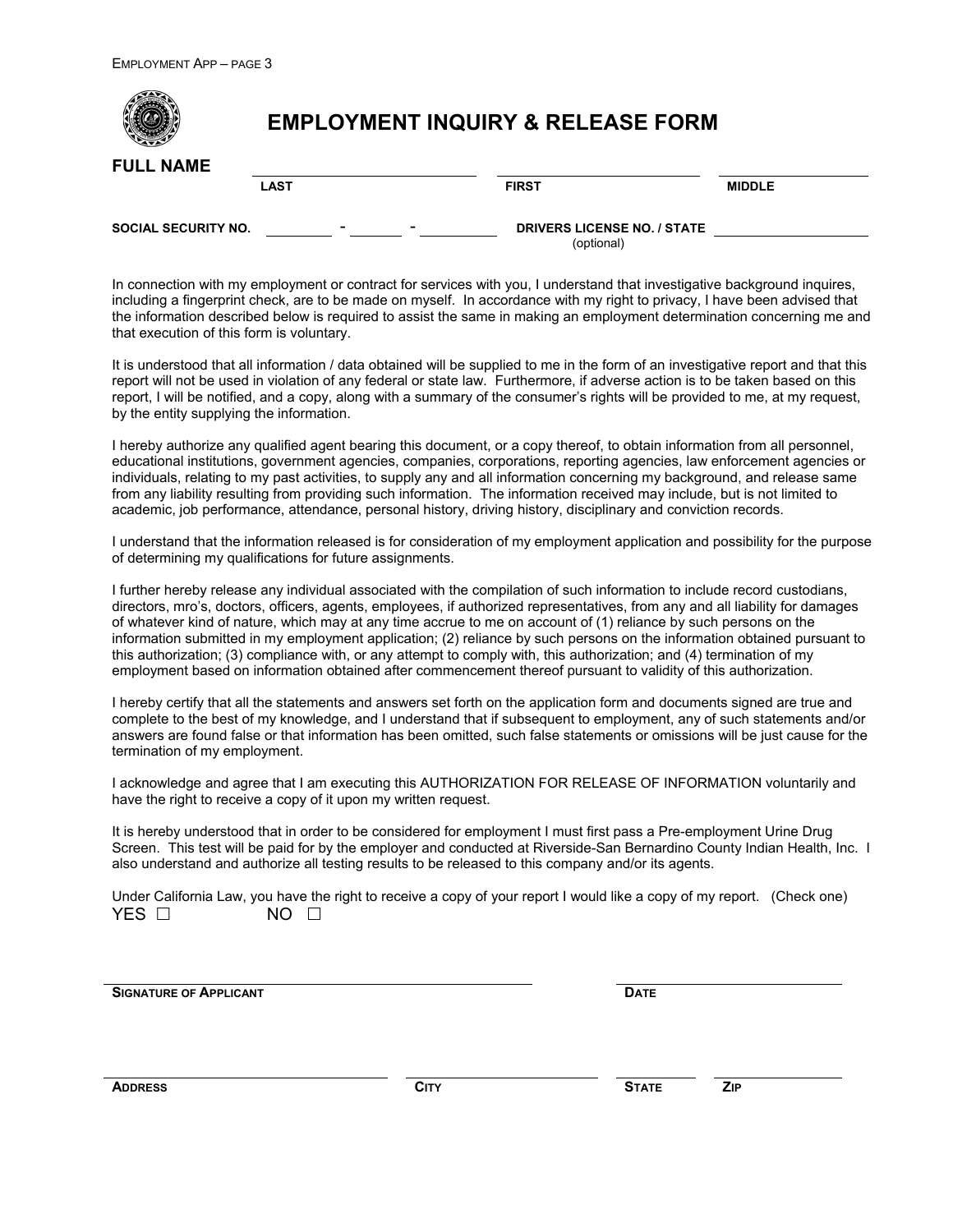

**RIVERSIDE – SAN BERNARDINO COUNTY INDIAN HEALTH, INC.** 11980 Mount Vernon Ave Grand Terrace, CA 92313 (909) 864-1097 (909) 503-1225 Fax **An Equal Opportunity Employer**

# **APPLICATION FOR CLINICAL STAFF EMPLOYMENT**

| <b>PERSONAL INFORMATION</b><br><b>PLEASE PRINT</b>                |                                                                                                                         |                              |                                                                                     |               |                                 |  |  |  |
|-------------------------------------------------------------------|-------------------------------------------------------------------------------------------------------------------------|------------------------------|-------------------------------------------------------------------------------------|---------------|---------------------------------|--|--|--|
| Position(s) applied for:                                          |                                                                                                                         |                              |                                                                                     |               |                                 |  |  |  |
| <b>FULL NAME</b>                                                  |                                                                                                                         |                              |                                                                                     |               |                                 |  |  |  |
|                                                                   | <b>LAST</b>                                                                                                             |                              | <b>FIRST</b>                                                                        | <b>MIDDLE</b> |                                 |  |  |  |
| <b>SOCIAL SECURITY NO.</b>                                        |                                                                                                                         |                              | <b>DRIVERS LICENSE NO. /</b><br><b>STATE</b>                                        |               |                                 |  |  |  |
| DATE OF BIRTH                                                     | <u> 1989 - Johann Stoff, deutscher Stoffen und der Stoffen und der Stoffen und der Stoffen und der Stoffen und der </u> |                              | <b>PLACE OF BIRTH</b>                                                               |               |                                 |  |  |  |
| <b>Home Address</b>                                               |                                                                                                                         |                              |                                                                                     |               |                                 |  |  |  |
| Home<br><b>Phone</b>                                              | Cell<br>Phone                                                                                                           |                              | <b>CITY</b><br><b>Email</b><br><b>Address</b>                                       | <b>STATE</b>  | ZIP                             |  |  |  |
|                                                                   |                                                                                                                         |                              |                                                                                     |               |                                 |  |  |  |
| Are you authorized to work in the USA?                            |                                                                                                                         | YES □                        | If employed and under 18, can you                                                   |               | <b>YES</b>                      |  |  |  |
| Citizenship _________________________                             |                                                                                                                         | <b>NO</b><br>$\Box$          | furnish a work permit?                                                              |               | $NO$ $\Box$                     |  |  |  |
| Have you filed an application here<br>before?                     |                                                                                                                         | YES O<br><b>NO</b><br>$\Box$ | Have you ever been employed here<br>before? If so, when                             |               | YES $\square$<br>$NO$ $\Box$    |  |  |  |
| Can you travel if the job requires it?                            |                                                                                                                         | YES □<br>$NO$ $\square$      | Are you available to work nights<br>and weekends if required?                       |               | YES $\Box$<br>$NO$ $\square$    |  |  |  |
| Are you employed now:                                             |                                                                                                                         | YES □<br><b>NO</b><br>П      | Are you on a lay-off and subject to<br>recall?                                      |               | YES $\square$<br>$NO$ $\square$ |  |  |  |
| May we contact your previous/current<br>employer?                 |                                                                                                                         | YES □<br>$NO$ $\Box$         | Are you a member of the Reserves,<br>and subject to recall?                         |               | YES $\Box$<br>$NO$ $\Box$       |  |  |  |
| Directors of Riverside-San Bernardino County Indian Health, Inc.? |                                                                                                                         |                              | To your knowledge, are you an immediate relative of any member of the Board of      |               | YES O<br>NO .<br>$\Box$         |  |  |  |
| offense involving crimes of violence?                             |                                                                                                                         |                              | Have you been convicted of or plead guilty to or no contest (no lo contender) to an |               | YES $\Box$<br>$NO$ $\Box$       |  |  |  |
| If yes, please explain                                            |                                                                                                                         |                              |                                                                                     |               |                                 |  |  |  |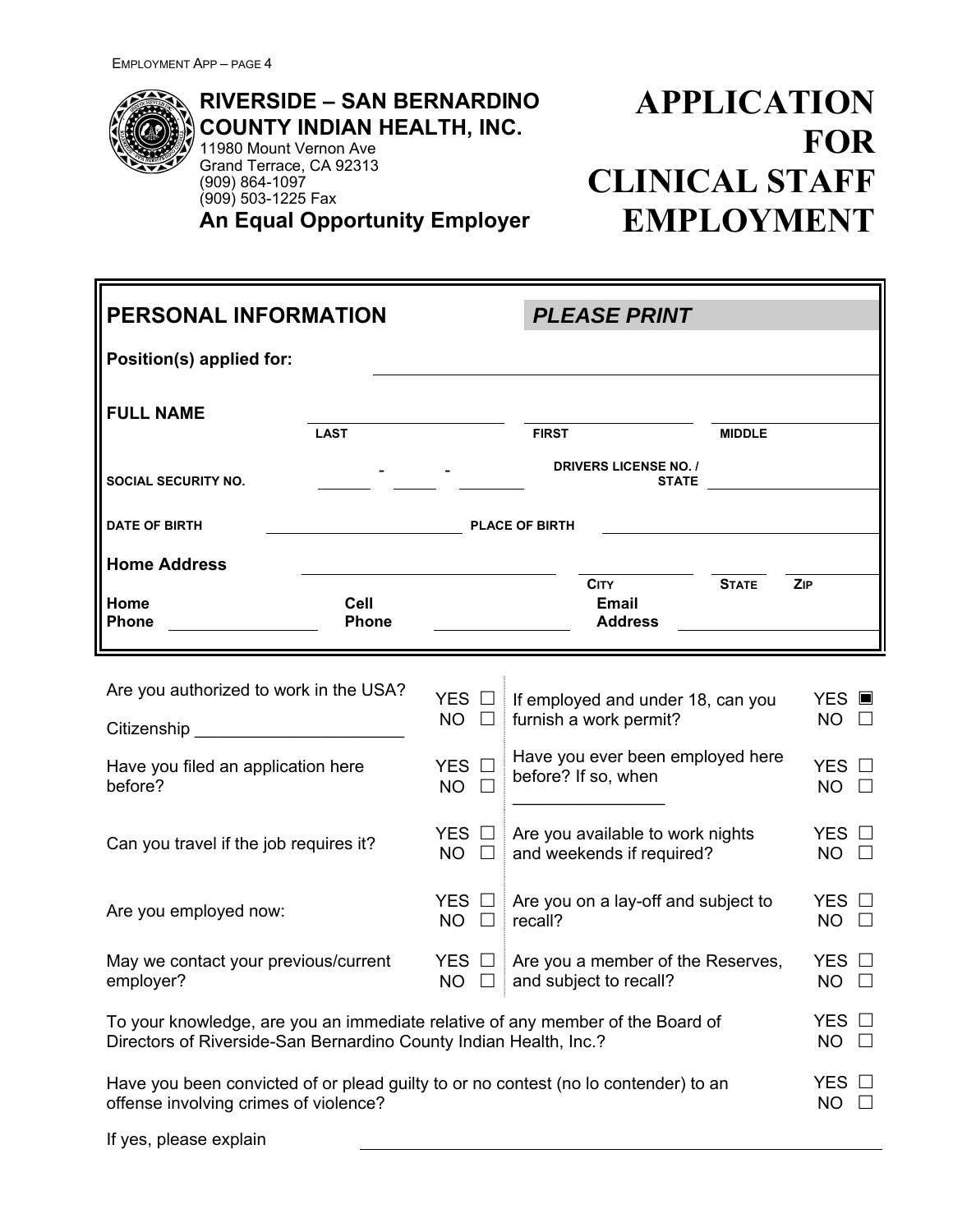| Referred by $\Box$ Advertisement $\Box$ Friend $\Box$ Relative |         | Date you can start |
|----------------------------------------------------------------|---------|--------------------|
| $\Box$ Employment Agency $\Box$ Walk-In                        | □ Other |                    |

List professional, trade, business or civic activities and offices held. (Exclude those which indicate race, color, religion, sex or national origin):

Are you a Native American / Alaskan Native?

YES  $\Box$  $NO$   $\square$ Can you perform the essential functions of this job with or without accommodations?

| Y.<br>⊢  |  |
|----------|--|
| Γ.<br>۲l |  |

REASONABLE ACCOMMODATIONS: This agency provides reasonable accommodations to applicants with disabilities. If you need a reasonable accommodation for any part of the application and hiring process, please notify us.

Signature

### **Education Record 1**

|             |          | Degree                                                                                               |
|-------------|----------|------------------------------------------------------------------------------------------------------|
| City, State | Zip Code | Phone                                                                                                |
|             |          | Degree / Major                                                                                       |
| City, State | Zip Code | Phone                                                                                                |
|             |          | Degree / Major                                                                                       |
| City, State | Zip Code | Phone                                                                                                |
|             |          | Degree / Major                                                                                       |
| City, State | Zip Code | Phone                                                                                                |
|             |          | <b>Graduation Date</b><br>Dates Attended (mo/yr)<br>Dates Attended (mo/yr)<br>Dates Attended (mo/yr) |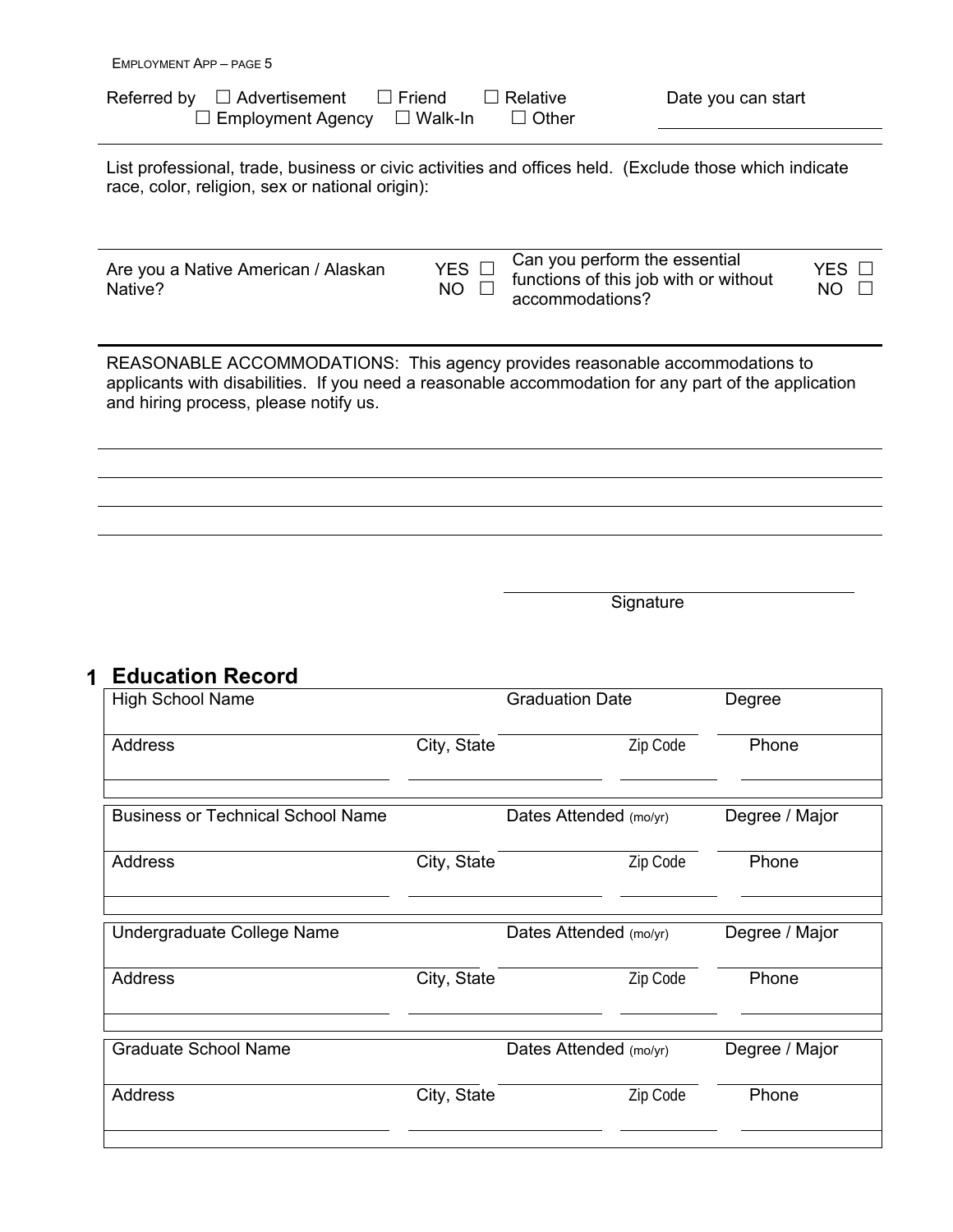## **Premedical Education 2**

| College or University Name |             | Graduation Date (Month/Year) | Degree, Subject |
|----------------------------|-------------|------------------------------|-----------------|
| Address                    | City, State | Zip Code                     | Phone           |
|                            |             |                              |                 |

## **Professional Education 3**

| <b>College or University Name</b> |             | Graduation Date (Month/Year) | Degree, Subject |
|-----------------------------------|-------------|------------------------------|-----------------|
| Address                           | City, State | Zip Code                     | Phone           |
| <b>Practice Name</b>              |             | Graduation Date (Month/Year) | Degree, Subject |
| <b>Address</b>                    | City, State | Zip Code                     | Phone           |

#### **Post-Graduate Training** *(specify Internships, Residencies, Fellowships)* **4**

| <b>INTERNSHIP INSTITUTION / HOSPITAL NAME</b> |                                                         |          | Dates of Service |
|-----------------------------------------------|---------------------------------------------------------|----------|------------------|
| Address                                       | City, State                                             | Zip Code | Phone            |
|                                               |                                                         |          |                  |
| <b>RESIDENCY INSTITUTION / HOSPITAL NAME</b>  |                                                         |          | Dates of Service |
| <b>Address</b>                                | City, State                                             | Zip Code | Phone            |
|                                               | <b>ADDITIONAL RESIDENCY INSTITUTION / HOSPITAL NAME</b> |          | Dates of Service |
| <b>Address</b>                                | City, State                                             | Zip Code | Phone            |
| <b>FELLOWSHIP INSTITUTION / HOSPITAL NAME</b> |                                                         |          | Dates of Service |
| <b>Address</b>                                | City, State                                             | Zip Code | Phone            |
|                                               |                                                         |          |                  |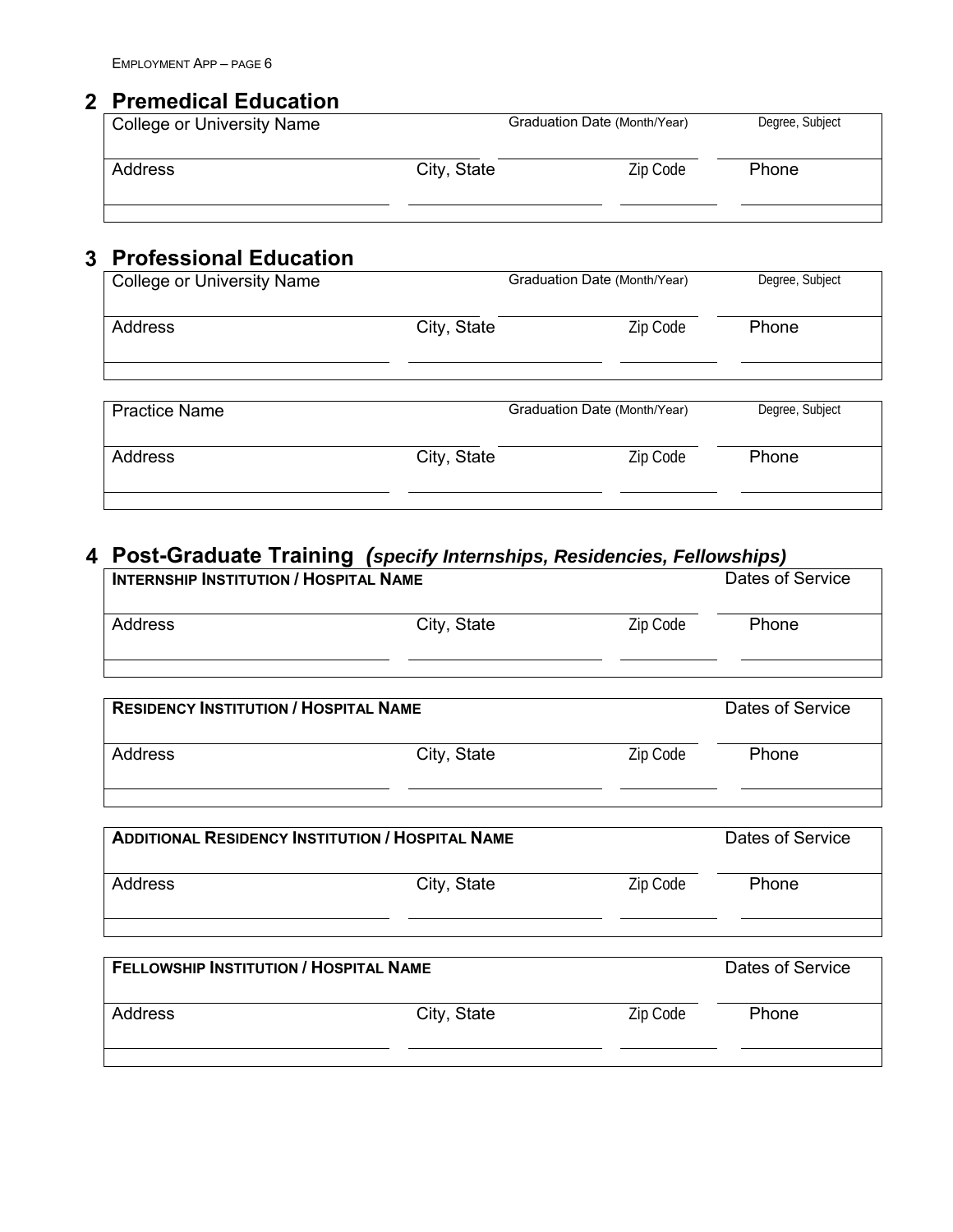# **Chronological Order of Previous Practice 5**

|   | <b>Practice Name</b>                                | <b>Status</b> |                          | Dates        |  |
|---|-----------------------------------------------------|---------------|--------------------------|--------------|--|
|   | <b>Address</b>                                      | City, State   | Zip Code                 | Phone        |  |
|   | <b>Practice Name</b>                                | <b>Status</b> |                          | Dates        |  |
|   | <b>Address</b>                                      | City, State   | Zip Code                 | Phone        |  |
|   | <b>Practice Name</b>                                | <b>Status</b> |                          | Dates        |  |
|   | <b>Address</b>                                      | City, State   | Zip Code                 | Phone        |  |
| 6 | <b>Hospital Affiliations</b>                        |               |                          |              |  |
|   | <b>Hospital Name</b>                                | <b>Status</b> |                          | <b>Dates</b> |  |
|   | <b>Address</b>                                      | City, State   | Zip Code                 | Phone        |  |
|   | Hospital Name                                       | <b>Status</b> |                          | Dates        |  |
|   | Address                                             | City, State   | Zip Code                 | Phone        |  |
|   | <b>Hospital Name</b>                                | <b>Status</b> |                          | <b>Dates</b> |  |
|   | <b>Address</b>                                      | City, State   | Zip Code                 | Phone        |  |
| 7 | <b>Membership in Professional Society / Academy</b> |               |                          |              |  |
|   | Name of Society / Academy                           |               | <b>Membership Status</b> | Dates        |  |
|   | Address                                             | City, State   | Zip Code                 | Phone        |  |

| Name of Society / Academy |             | <b>Membership Status</b><br>Dates |       |  |
|---------------------------|-------------|-----------------------------------|-------|--|
| Address                   | City, State | Zip Code                          | Phone |  |
|                           |             |                                   |       |  |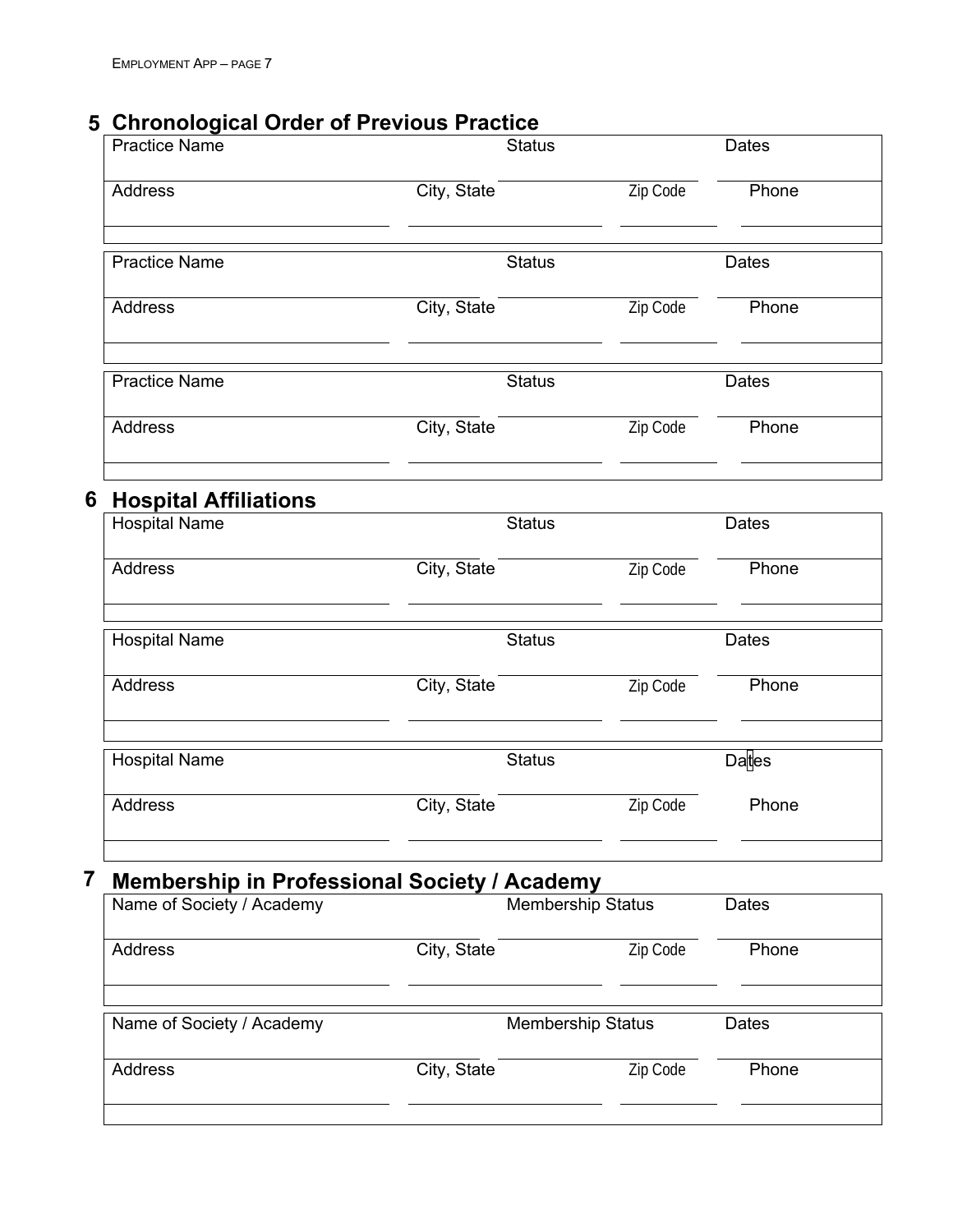### **American Board Certification** *(list dates of expiration)* **8**

| Board                                           |                                                                          |                        |                        | <b>Expires</b>         |
|-------------------------------------------------|--------------------------------------------------------------------------|------------------------|------------------------|------------------------|
| Address                                         | City, State                                                              |                        | Zip Code               | Phone                  |
| <b>Board</b>                                    |                                                                          |                        |                        | Expires                |
| Address                                         | City, State                                                              |                        | Zip Code               | Phone                  |
| Boards Taken Results Pending                    |                                                                          |                        |                        | Date Taken             |
| If not Boarded, State Current Status            |                                                                          |                        |                        |                        |
| 9<br><b>Licensing</b>                           |                                                                          |                        |                        |                        |
| California Board License Number                 |                                                                          | <b>Expiration Date</b> |                        |                        |
| <b>ECFMG Certificate Number (if applicable)</b> |                                                                          | Date Passed            |                        |                        |
| Medicare UPIN                                   | National Physician Identifier                                            | <b>Medical UPIN</b>    |                        | Medicaid UPIN          |
|                                                 |                                                                          |                        |                        |                        |
| <b>State</b>                                    | List all other State Medical Licenses (past / present)<br>License Number |                        | <b>Expiration Date</b> |                        |
| <b>State</b>                                    | License Number                                                           |                        | <b>Expiration Date</b> |                        |
|                                                 | <b>Drug Enforcement Administration Registration</b>                      |                        |                        |                        |
| <b>DEA Number</b>                               |                                                                          | <b>Expiration Date</b> |                        |                        |
| <b>Other Certification</b>                      |                                                                          |                        |                        |                        |
| <b>CPR Certification</b>                        |                                                                          |                        | <b>Expiration Date</b> |                        |
| <b>ACLS</b>                                     |                                                                          |                        | <b>Expiration Date</b> |                        |
| Other                                           |                                                                          |                        | <b>Expiration Date</b> |                        |
| 10<br>11<br>12<br><b>Liability Insurance</b>    |                                                                          |                        |                        |                        |
| <b>Carrier Name</b>                             | <b>Policy Number</b>                                                     |                        |                        | <b>Expiration Date</b> |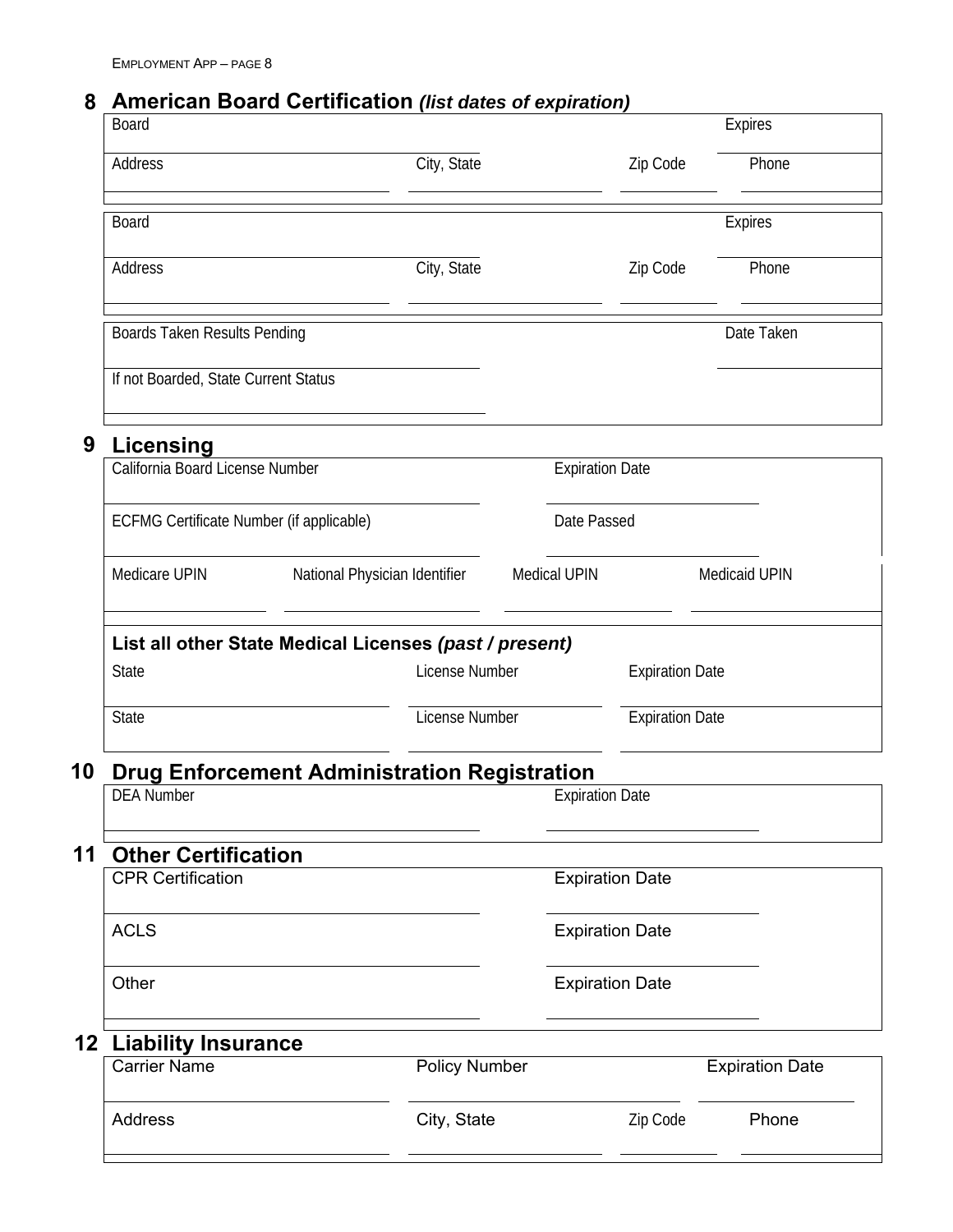## **Professional References 13**

| Name<br>Relationship |              |          |       |
|----------------------|--------------|----------|-------|
| Address              | City, State  | Zip Code | Phone |
| Name                 | Relationship |          |       |
| Address              | City, State  | Zip Code | Phone |
| Name                 | Relationship |          |       |
| Address              | City, State  | Zip Code | Phone |

#### **Employment Experience 14**

| Start with your present or last job. Include military Service Assignments and Volunteer Activities. |                                                                                          |             |                      |       |  |  |  |
|-----------------------------------------------------------------------------------------------------|------------------------------------------------------------------------------------------|-------------|----------------------|-------|--|--|--|
|                                                                                                     | Exclude organization names which indicate race, color, religion, sex or national origin. |             |                      |       |  |  |  |
| <b>Employer Name</b>                                                                                |                                                                                          | Supervisor  |                      |       |  |  |  |
|                                                                                                     |                                                                                          |             |                      |       |  |  |  |
| Address                                                                                             |                                                                                          | City, State | Zip Code             | Phone |  |  |  |
|                                                                                                     |                                                                                          |             |                      |       |  |  |  |
| Dates Employed                                                                                      | From                                                                                     | To          | Hourly Rate / Salary |       |  |  |  |
|                                                                                                     |                                                                                          |             |                      |       |  |  |  |
| <b>Work Performed</b>                                                                               |                                                                                          |             |                      |       |  |  |  |
|                                                                                                     |                                                                                          |             |                      |       |  |  |  |
|                                                                                                     |                                                                                          |             |                      |       |  |  |  |
|                                                                                                     |                                                                                          |             |                      |       |  |  |  |
| Reason for Leaving                                                                                  |                                                                                          |             |                      |       |  |  |  |
|                                                                                                     |                                                                                          |             |                      |       |  |  |  |
|                                                                                                     |                                                                                          |             |                      |       |  |  |  |

| <b>Employer Name</b>   |             | Supervisor           |
|------------------------|-------------|----------------------|
| Address                | City, State | Zip Code<br>Phone    |
| From<br>Dates Employed | To          | Hourly Rate / Salary |
| <b>Work Performed</b>  |             |                      |
| Reason for Leaving     |             |                      |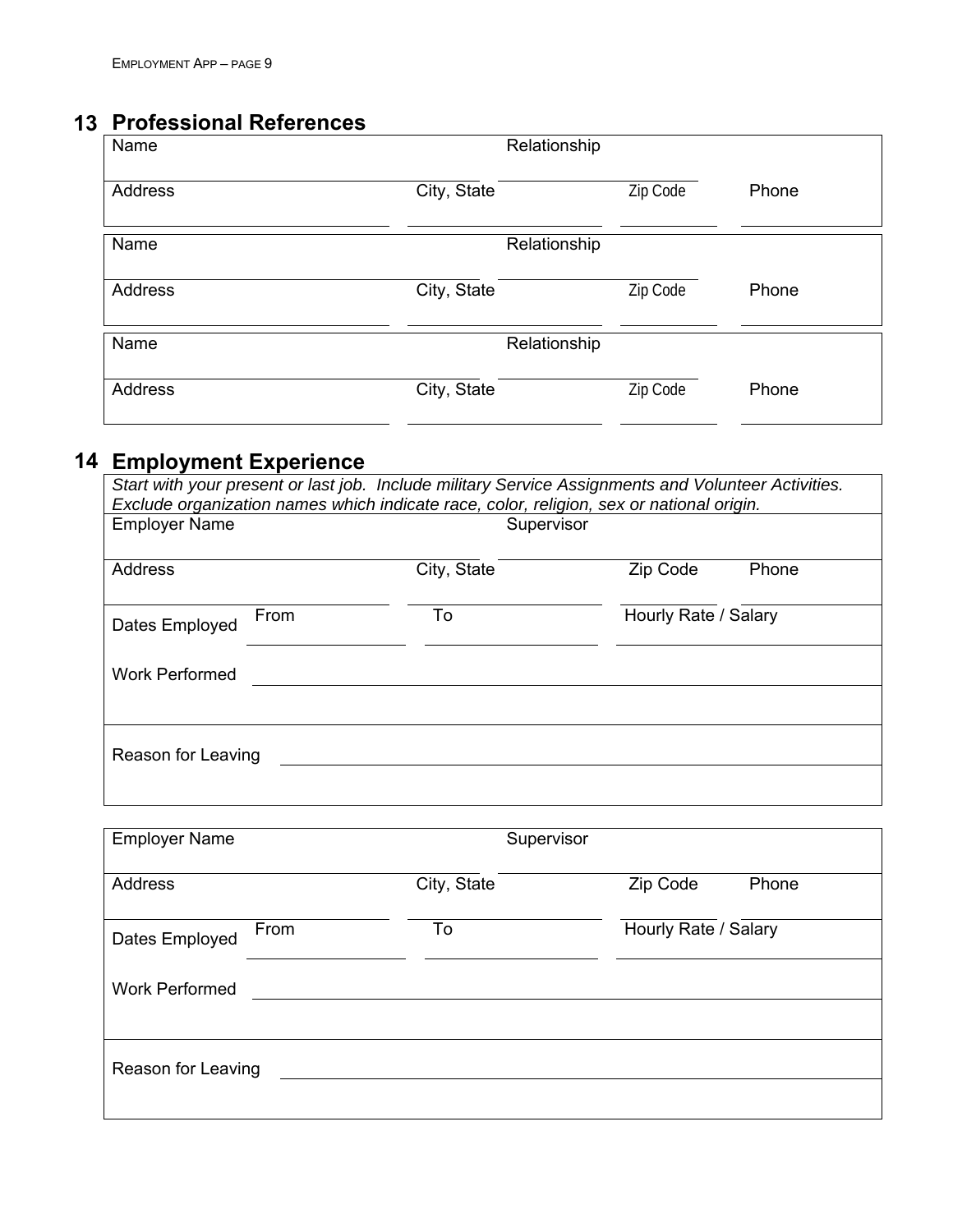| <b>Employment Experience (continued)</b> |                            |                   |  |  |  |
|------------------------------------------|----------------------------|-------------------|--|--|--|
| <b>Employer Name</b>                     | Supervisor                 |                   |  |  |  |
| Address                                  | City, State                | Zip Code<br>Phone |  |  |  |
| From<br>Dates Employed                   | Hourly Rate / Salary<br>To |                   |  |  |  |
| <b>Work Performed</b>                    |                            |                   |  |  |  |
| Reason for Leaving                       |                            |                   |  |  |  |

## *IF YOU NEED ADDITIONAL SPACE, PLEASE CONTINUE ON A SEPARATE SHEET OF PAPER*

| <b>Special Skills and Qualifications</b>                                                                    |
|-------------------------------------------------------------------------------------------------------------|
| Summarize any special skills and qualifications that you have acquired from employment or other experience: |
|                                                                                                             |
|                                                                                                             |
|                                                                                                             |
|                                                                                                             |
|                                                                                                             |
|                                                                                                             |
|                                                                                                             |

|   | If your answer to any of the following four questions is "YES", please provide full details on a<br>separate sheet of paper.                                      |                          |  |  |
|---|-------------------------------------------------------------------------------------------------------------------------------------------------------------------|--------------------------|--|--|
| A | Has your clinical license to practice ever been limited, suspended,<br>or revoked in any jurisdiction, or is any such action pending?                             | YES □<br>NO.             |  |  |
| B | Have your privileges at any health care organization ever been<br>suspended, diminished, revoked, or not reviewed, or is any such<br>action pending?              | YES □<br>$NO \quad \Box$ |  |  |
| C | Have you ever been denied membership or renewal thereof, or<br>been subject to disciplinary action in any medical organization, or is<br>any such action pending? | YES □<br>NO.             |  |  |
| D | Have any judgments or settlements been made against you in<br>professional liability cases, or are such cases pending?                                            | YFS.<br>NΟ               |  |  |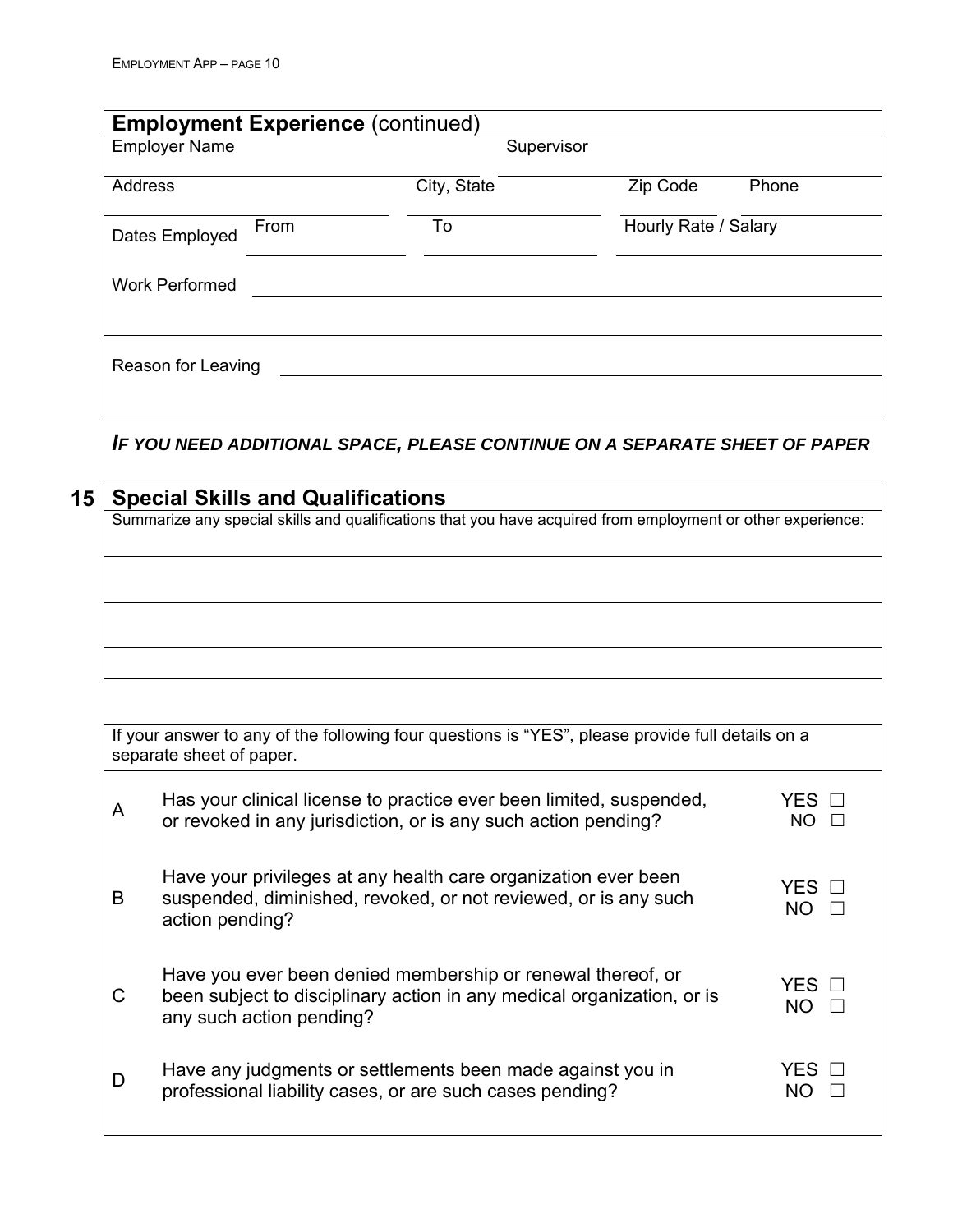

# **RIVERSIDE – SAN BERNARDINO COUNTY INDIAN HEALTH, INC.**

I understand that the Program is responsible for the evaluation of my professional competence and qualifications, and has the obligation to inquire into my professional training, experience, professional conduct and judgment, and to make appropriate recommendations to the governing body of this Program.

By filing an application for employment and privileges, and in connection with this application, I agree to be bound by the policies of the Program, and the bylaws, rules and regulations of the professional staff, as adopted by the board and the applicable laws of the State of California.

I agree that it is my duty and ethical responsibility as an individual and as an employee of this Program to cooperate with and assist the Program in evaluating not only my professional qualifications but also those of my colleagues. I agree to appear before the Executive Director, Clinical Services Director and Committees for interview or inquiry at reasonable times and places. I consent to the communication of information and documents between this professional staff and other professional staffs, schools, training programs, societies, professional associations, professional liability insurance companies, national practitioner data bank, and licensing authorities in the jurisdiction in which I have trained, resided, or practiced, for the evaluation of my professional training, experience, character, conduct and judgment.

I release from any liability all individuals and organizations who provide information in good faith and without malice concerning my competence, ethical conduct, character and other qualifications for staff appointment and clinical privileges, including otherwise privileged information.

Evaluation and inquires into my professional competence and qualifications shall be accomplished in a professional manner. I hereby affirm that the information furnished by me is true to the best of my knowledge and is furnished in good faith. I understand that willful and substantial omissions or misrepresentations may result in denial, modification, or revocation of my privileges or termination of employment.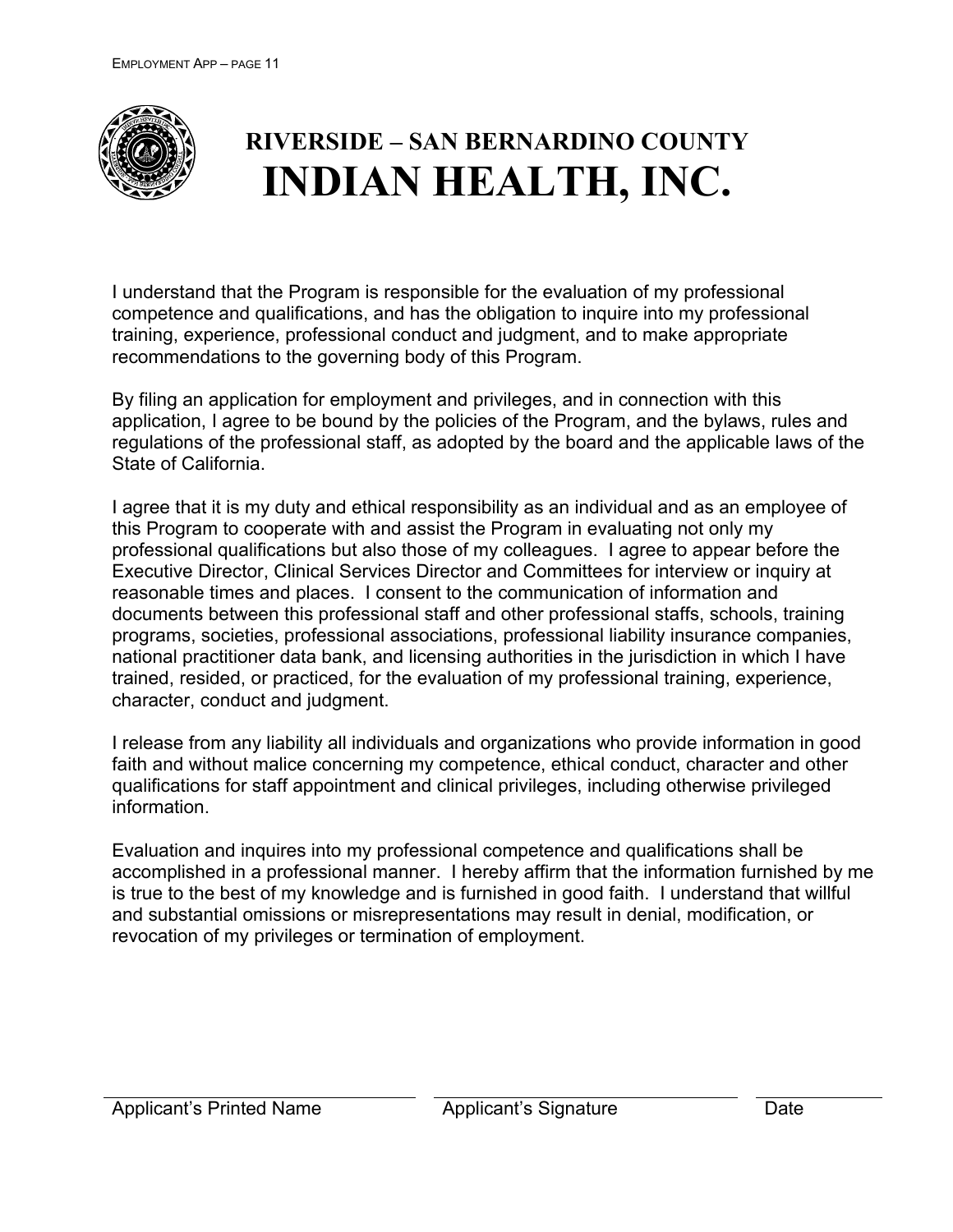

The Privileging Authorization form must be accompanied or preceded by completed application for clinical staff appointment / reappointment.

#### **I. Privileging by Category**

| (put a check mark on your clinical specialty category in which you are applying for privileging) |  |  |  |
|--------------------------------------------------------------------------------------------------|--|--|--|

| Requested | <b>Clinical Specialty</b>                                                                                                                                                                                                                                                                                                                                                                                                                                                                                                                                                                                                                                                                                                                                                                                                                                                                                                              | Approved | Denied |
|-----------|----------------------------------------------------------------------------------------------------------------------------------------------------------------------------------------------------------------------------------------------------------------------------------------------------------------------------------------------------------------------------------------------------------------------------------------------------------------------------------------------------------------------------------------------------------------------------------------------------------------------------------------------------------------------------------------------------------------------------------------------------------------------------------------------------------------------------------------------------------------------------------------------------------------------------------------|----------|--------|
|           | Cardiology: Ambulatory office-based non-invasive cardiology which is within<br>the physician's California license, competence and scope of our Program's<br>contract.                                                                                                                                                                                                                                                                                                                                                                                                                                                                                                                                                                                                                                                                                                                                                                  |          |        |
|           | TeleCardiology: To provide ambulatory office-based non-invasive cardiology<br>by way of digital or video transmission from originating site (RSBICHI) to a<br>distant site (provider site) and is within the physician's California license,<br>competence and scope of our Program's contract.                                                                                                                                                                                                                                                                                                                                                                                                                                                                                                                                                                                                                                        |          |        |
|           | Clinical Psychiatry: General ambulatory psychiatric care of adult, adolescent<br>and child patients, including diagnosing and treating. Clinical outpatient<br>counseling services for individual adults and children, family, group and couples<br>therapy, as well as educational and preventive care activities. All practice must<br>be within the generally accepted psychiatric treatment and assessment<br>procedures and standards of care for office based practice. Telehealth<br>operation and utilization to provide health care services which may include<br>telemedicine by way of digital or video transmission from an originating site<br>(RSBCIHI) to a distant site. All practice must be within their license scope of<br>practice, competency and follow treatment standards and ethical procedures and<br>guidelines of the Board of Psychiatry and comply with the scope of work as<br>defined by the Program. |          |        |
|           | TeleClinical Psychiatry: To provide general ambulatory psychiatric care of<br>adult, adolescent and child patients, including diagnosing and treating. Clinical<br>outpatient counseling services for individual adults and children, family, group<br>and couples therapy, as well as educational and preventive care activities. All<br>practice must be within the generally accepted psychiatric treatment and<br>assessment procedures and standards of care for office based practice by way<br>of digital or video transmission from originating site (RSBICHI) to a distant site<br>(provider site). All practice must be within their license scope of practice,<br>competency and follow treatment standards and ethical procedures and<br>guidelines of the Board of Psychiatry and comply with the scope of work as<br>defined by the Program (originating site) to a distant site.                                        |          |        |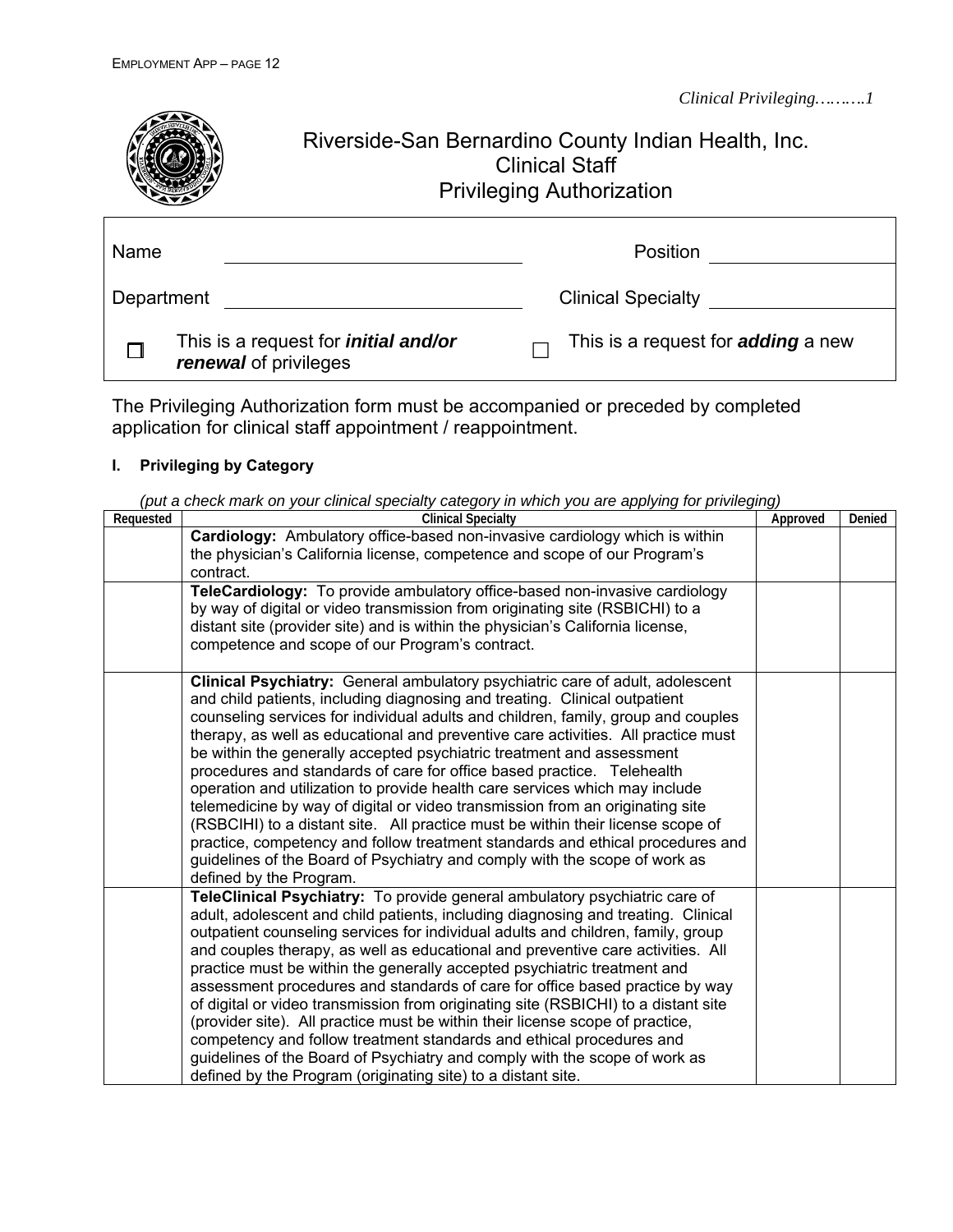*Clinical Privileging……….2*

| Requested | <b>Clinical Specialty</b>                                                           | Approved | Denied |
|-----------|-------------------------------------------------------------------------------------|----------|--------|
|           | Clinical Psychology: General ambulatory psychological assessments,                  |          |        |
|           | psychometric measurements and interpretations, SDM IV diagnosis and clinical        |          |        |
|           | outpatient counseling services for individual adults and children, family, group    |          |        |
|           | and couples therapy. Crisis intervention, on-call services, case consultation and   |          |        |
|           | supervision of cases will be a function of clinical psychologist. Educational and   |          |        |
|           | preventive care activities will also be provided. Telehealth operation and          |          |        |
|           | utilization to provide health care services which may include telemedicine by way   |          |        |
|           | of digital or video transmission from an originating site (RSBCIHI) to a distant    |          |        |
|           | site. All behavior and treatment provided must be within the practice of their      |          |        |
|           | license, competency and follow treatment standards and ethical procedures and       |          |        |
|           | guidelines of the Board of Psychology and comply with the scope of work as          |          |        |
|           | defined by the Program.                                                             |          |        |
|           | TeleClinical Psychology: To provide general ambulatory psychological                |          |        |
|           | assessments, psychometric measurements and interpretations, DSM IV                  |          |        |
|           | diagnosis and clinical outpatient counseling services for individual adults and     |          |        |
|           | children, family, group and couples therapy. Crisis intervention, on-call services, |          |        |
|           | case consultation and supervision of cases will be a function of clinical           |          |        |
|           | psychologist. Educational and preventive care activities will also be provided by   |          |        |
|           | way of digital or video transmission from originating site (RSBICHI) to a distant   |          |        |
|           | site (provider site). All behavior and treatment provided must be within the        |          |        |
|           | practice of their license, competency and follow treatment standards and ethical    |          |        |
|           | procedures and guidelines of the Board of Psychology and comply with the            |          |        |
|           | scope of work as defined by the Program.                                            |          |        |
|           | Dermatology: Ambulatory office-based dermatology which is within the                |          |        |
|           | physician's California license, competence, and scope of our Program's contract.    |          |        |
|           | <b>Endocrinology:</b> Ambulatory office-based endocrinology which is within the     |          |        |
|           | physician's California license, competence, and scope of our Program's contract.    |          |        |
|           | TeleEndocrinology: To provide ambulatory office-based endocrinology by way          |          |        |
|           | of digital or video transmission from originating site (RSBICHI) to a distant site  |          |        |
|           | (provider site) which is within the physician's California license, competence, and |          |        |
|           | scope of our Program's contract.                                                    |          |        |
|           | Family Practice: General ambulatory primary care of adult, pediatric, and           |          |        |
|           | pregnant patients, history, physical exams, diagnosing and treating disease,        |          |        |
|           | prescribing medications, therapeutic injections and aspirations of superficial      |          |        |
|           | structures and joint spaces, immunizations, ordering and interpreting clinical      |          |        |
|           | laboratory data, basic suturing, shave biopsies, and excisions of cutaneous         |          |        |
|           | lesions, and management of the well, acute and chronic disease patients, and        |          |        |
|           | provide basic health education of patients. Telehealth operation and utilization    |          |        |
|           | to provide health care services which may include telemedicine by way of digital    |          |        |
|           | or video transmission from an originating site (RSBCIHI) to a distant site. All     |          |        |
|           | practices must be within the generally accepted family practice procedures and      |          |        |
|           | standards of care for office based practice and be within their California license, |          |        |
|           | competence, and scope of work as defined by the Program.                            |          |        |
|           | Family Nurse Practitioner: General ambulatory primary care of adult, pediatric,     |          |        |
|           | and pregnant patients; history, physical exams, diagnosing and treating disease     |          |        |
|           | independently as per the Program's Nurse Practitioner Clinical Guidelines, and      |          |        |
|           | joint management with a physician or referral of patients to physicians who are     |          |        |
|           | outside the scope of the practice guidelines; prescribing medications as allowed    |          |        |
|           | by ones Furnishing License, immunizations, ordering and interpreting clinical       |          |        |
|           | laboratory data, management of the well, acute and chronic disease patients,        |          |        |
|           | and provide basic health education of patients. Telehealth operation and            |          |        |
|           | utilization to provide health care services which may include telemedicine by way   |          |        |
|           | of digital or video transmission from an originating site (RSBCIHI) to a distant    |          |        |
|           | site. All clinical activities must be within the Family Nurse Practitioner's        |          |        |
|           | California License, level of competence, and scope of work as defined by the        |          |        |
|           | Program.                                                                            |          |        |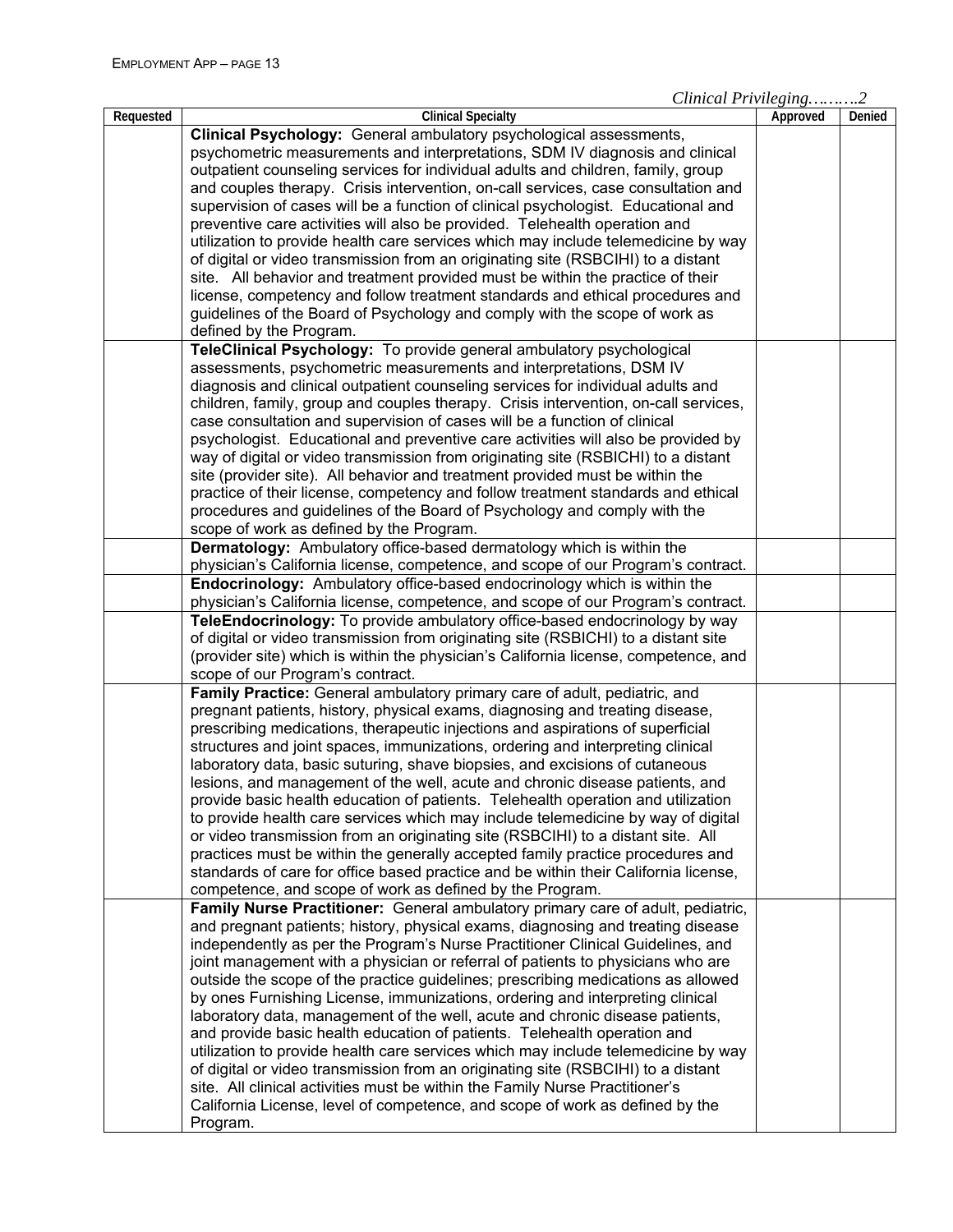|           |                                                                                      | $C$ $m$ $u$ $l$ $m$ $l$ $m$ $l$ $m$ $l$ $m$ $l$ $m$ |        |
|-----------|--------------------------------------------------------------------------------------|-----------------------------------------------------|--------|
| Requested | <b>Clinical Specialty</b>                                                            | Approved                                            | Denied |
|           | Gastroenterology: Ambulatory office-based gastroenterology which is within           |                                                     |        |
|           | the physician's California license, competence, and scope of our Program's           |                                                     |        |
|           | contract.                                                                            |                                                     |        |
|           | TeleGastroenterology: To provide ambulatory office-based gastroenterology            |                                                     |        |
|           | by way of digital or video transmission from originating site (RSBICHI) to a         |                                                     |        |
|           | distant site (provider site) which is within the physician's California license,     |                                                     |        |
|           | competence, and scope of our Program's contract.                                     |                                                     |        |
|           | General Dentistry: General dental history, oral exams, diagnosis, and                |                                                     |        |
|           | treatment of teeth and gums; oral radiographic interpretation, treatment of dental   |                                                     |        |
|           | caries, simple surgical extractions, endodontic procedures, design and               |                                                     |        |
|           | placement of dental prosthesis both fixed and removable; periodontal                 |                                                     |        |
|           | procedures including oral prophylaxis, fluoride application, root planning and       |                                                     |        |
|           | subgingival curettage, and dressings; prescription of analgesics, antibiotics and    |                                                     |        |
|           | antifungals, steroids, and administration of local anesthetics and oral nerve        |                                                     |        |
|           |                                                                                      |                                                     |        |
|           | blocks. Telehealth operation and utilization to provide health care services         |                                                     |        |
|           | which may include telemedicine by way of digital or video transmission from an       |                                                     |        |
|           | originating site (RSBCIHI) to a distant site. All clinical activities must be within |                                                     |        |
|           | the Dentist's California License, level of competence, and scope of work as          |                                                     |        |
|           | defined by the Program.                                                              |                                                     |        |
|           | General Practice: General ambulatory primary care of adult, pediatric, and           |                                                     |        |
|           | pregnant patients; history, physical exams, diagnosing and treating disease,         |                                                     |        |
|           | prescribing medications, therapeutic injections and aspirations of superficial       |                                                     |        |
|           | structures and joint spaces, immunizations, ordering and interpreting clinical       |                                                     |        |
|           | laboratory data, basic suturing, shave biopsies, and excisions of cutaneous          |                                                     |        |
|           | lesions, and management of the well, acute and chronic disease patients, and         |                                                     |        |
|           | provide basic health education of patients. Telehealth operation and utilization     |                                                     |        |
|           | to provide health care services which may include telemedicine by way of digital     |                                                     |        |
|           | or video transmission from an originating site (RSBCIHI) to a distant site. All      |                                                     |        |
|           | practices must be generally accepted practice procedures and standards of care       |                                                     |        |
|           | for office based practice and be within one's California license, competence, and    |                                                     |        |
|           | scope of work as defined by the Program.                                             |                                                     |        |
|           | Internal Medicine: General and specialized ambulatory care primarily of adult        |                                                     |        |
|           | patients with specific attention to internal organ system pathophysiology, history,  |                                                     |        |
|           | physical exams, diagnosing and treating disease, prescribing medications,            |                                                     |        |
|           | therapeutic injections and aspirations of superficial structures and joint spaces,   |                                                     |        |
|           | immunizations, ordering and interpreting clinical laboratory data, basic suturing,   |                                                     |        |
|           | shave biopsies, and excisions of cutaneous lesions, and management of the            |                                                     |        |
|           | well, acute and chronic disease patients and provide basic health education of       |                                                     |        |
|           | patients. Telehealth operation and utilization to provide health care services       |                                                     |        |
|           | which may include telemedicine by way of digital or video transmission from an       |                                                     |        |
|           | originating site (RSBCIHI) to a distant site. All procedures and treatments must     |                                                     |        |
|           | be within the generally accepted internal medicine protocols and standards of        |                                                     |        |
|           | care for office based practice and be within one's California license,               |                                                     |        |
|           | competence, and scope of work as defined by the program.                             |                                                     |        |
|           | Laboratory Medicine: Clinical laboratory direction for a CLIA or COLA                |                                                     |        |
|           | moderate to high complexity laboratory. Supervision of quality control and           |                                                     |        |
|           | interpretative standards for laboratory results.                                     |                                                     |        |
|           |                                                                                      |                                                     |        |
|           | Nephrology: Ambulatory office-based nephrology which is within the                   |                                                     |        |
|           | physician's California license, competence, and scope of our Program's contract.     |                                                     |        |
|           | TeleNephrology: To provide ambulatory office-based nephrology by way of              |                                                     |        |
|           | digital or video transmission from originating site (RSBICHI) to a distant site      |                                                     |        |
|           | (provider site) which is within the physician's California license, competence, and  |                                                     |        |
|           | scope of our Program's contract                                                      |                                                     |        |
|           | Neurology: Ambulatory office-based neurology which is within the physician's         |                                                     |        |
|           | California license, competence, and scope of our Program's contract.                 |                                                     |        |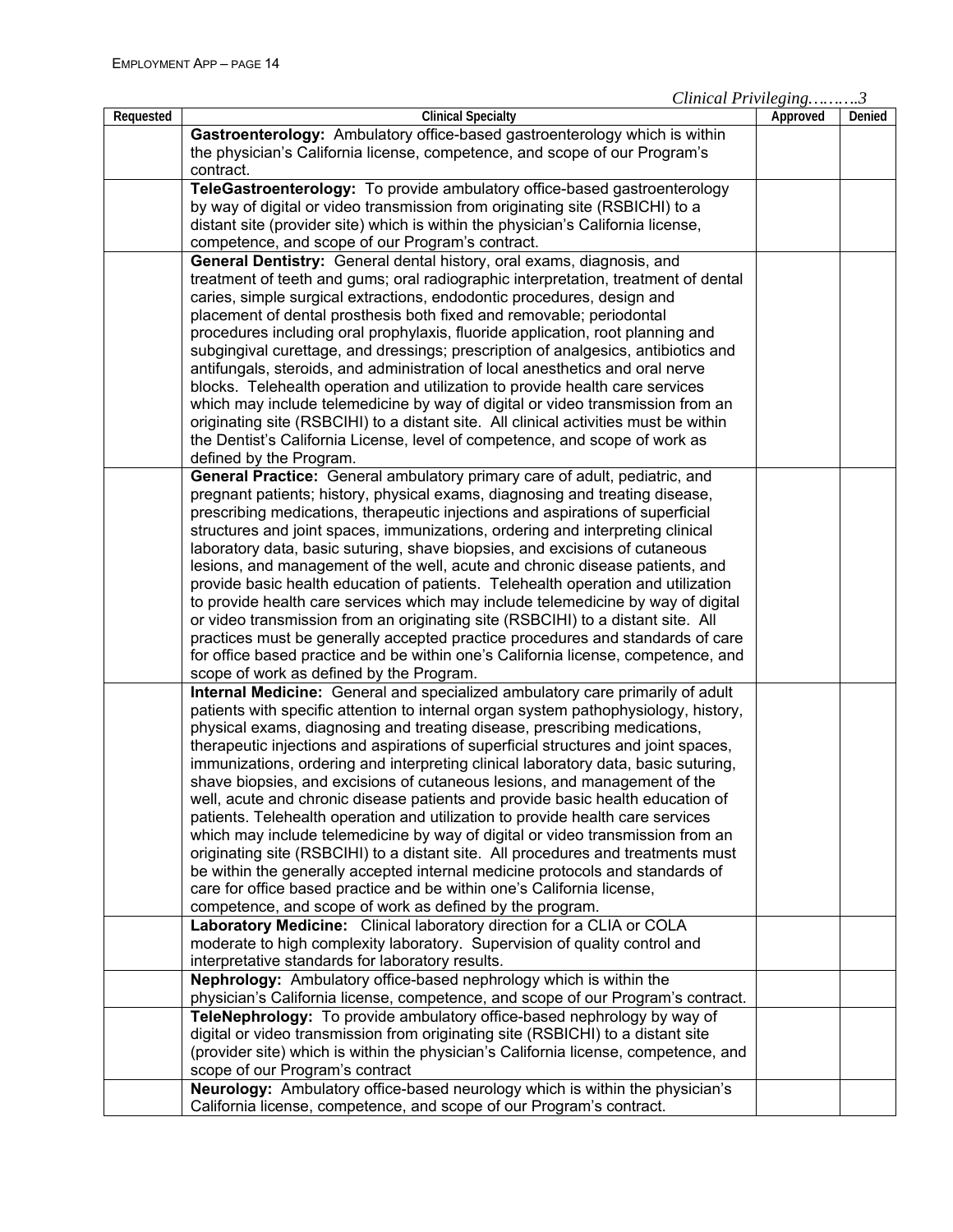| Requested | <b>Clinical Specialty</b>                                                               |          |        |
|-----------|-----------------------------------------------------------------------------------------|----------|--------|
|           |                                                                                         | Approved | Denied |
|           | TeleNeurology: To provide ambulatory office-based neurology by way of digital           |          |        |
|           | or video transmission from originating site (RSBICHI) to a distant site (provider       |          |        |
|           | site) which is within the physician's California license, competence, and scope of      |          |        |
|           | our Program's contract.                                                                 |          |        |
|           | Obstetrics and Gynecology: Ambulatory office-based OB-GYN and Telehealth                |          |        |
|           | operation and utilization to provide health care services which may include             |          |        |
|           | telemedicine by way of digital or video transmission from an originating site           |          |        |
|           | (RSBCIHI) to a distant site. All clinical activities must be within the physician's     |          |        |
|           | California license, competence, and scope of our Program's contract.                    |          |        |
|           | <b>Obstetrics and Gynecology Nurse Practitioner:</b> General ambulatory primary         |          |        |
|           | care of adult or adolescent female patients, and pregnant patients; history,            |          |        |
|           | physical exams, diagnosing and treating disease independently as per the                |          |        |
|           | Program's Nurse Practitioner Clinical Guidelines, and joint management with a           |          |        |
|           | physician or referral of patients to physicians who are outside the scope of the        |          |        |
|           | practice guidelines; prescribing medications as allowed by ones Furnishing              |          |        |
|           | License, immunizations, ordering and interpreting clinical laboratory data,             |          |        |
|           | management of the well, acute and chronic disease patients, and provide basic           |          |        |
|           | family planning and health education of patients. Telehealth operation and              |          |        |
|           | utilization to provide health care services which may include telemedicine by way       |          |        |
|           | of digital or video transmission from an originating site (RSBCIHI) to a distant        |          |        |
|           | site. All clinical activities must be within the Family Nurse Practitioner's California |          |        |
|           | License, level of competence, and scope of work as defined by the program.              |          |        |
|           |                                                                                         |          |        |
|           | General adult or pediatric care for routine illness may be provided as needed           |          |        |
|           | and if within the practitioner's competence.                                            |          |        |
|           | Optometry: Comprehensive optometric care of adult and pediatric patients                |          |        |
|           | including general health history, visual acuity measurement, pupil and binocular        |          |        |
|           | status assessment, refraction, anterior and posterior segment assessment,               |          |        |
|           | visual field, optical coherence and retinal tomographer interpretation, intraocular     |          |        |
|           | pressure and pachymeter testing and assessment, contact lens evaluation,                |          |        |
|           | goniocopy, diagnosing and treatment of any ocular disease within the scope of           |          |        |
|           | licensure within the Board of Optometry, California. Telehealth operation and           |          |        |
|           | utilization to provide health care services which may include telemedicine by way       |          |        |
|           | of digital or video transmission from an originating site (RSBCIHI) to a distant        |          |        |
|           | site. Optometrist's therapeutically licensed in glaucoma in accordance with             |          |        |
|           | California, is permitted to treat primary open angle glaucoma, pigmentary,              |          |        |
|           | pseudoexfoliation and stabilize acute angle. Additionally, pharmacological              |          |        |
|           | appropriate agents, orally and topically within the scope may be used for               |          |        |
|           | treatment and assessment, minor surface procedures such as foreign body                 |          |        |
|           | removal is permitted following CA state law. Appropriate Lab work and X-ray             |          |        |
|           | orders are permitted for consideration of certain systemic and ocular                   |          |        |
|           | involvement. Prescribing controlled substances are permitted within DEA                 |          |        |
|           | guidelines for optometry.                                                               |          |        |
|           | Pediatrics: General ambulatory primary care of pediatric patients; history,             |          |        |
|           | physical exams, diagnosing and treating disease, prescribing medications,               |          |        |
|           | therapeutic injections and aspirations of superficial structures and joint spaces,      |          |        |
|           | immunizations, ordering and interpreting clinical laboratory data, basic suturing,      |          |        |
|           | shave biopsies, and excisions of cutaneous lesions, and management of the               |          |        |
|           | well, acute, chronic disease, developmental, and congenital problems of children        |          |        |
|           | as well as provide basic health education to patients and their parents/guardians.      |          |        |
|           | All protocols must be within the generally accepted pediatric practice procedures       |          |        |
|           | and standards of care for office based practice and be within their California          |          |        |
|           | license, competence, and scope of work as defined by the Program. General               |          |        |
|           | adult care for routine illness may be provided as needed and if within the              |          |        |
|           | practitioner's competence.                                                              |          |        |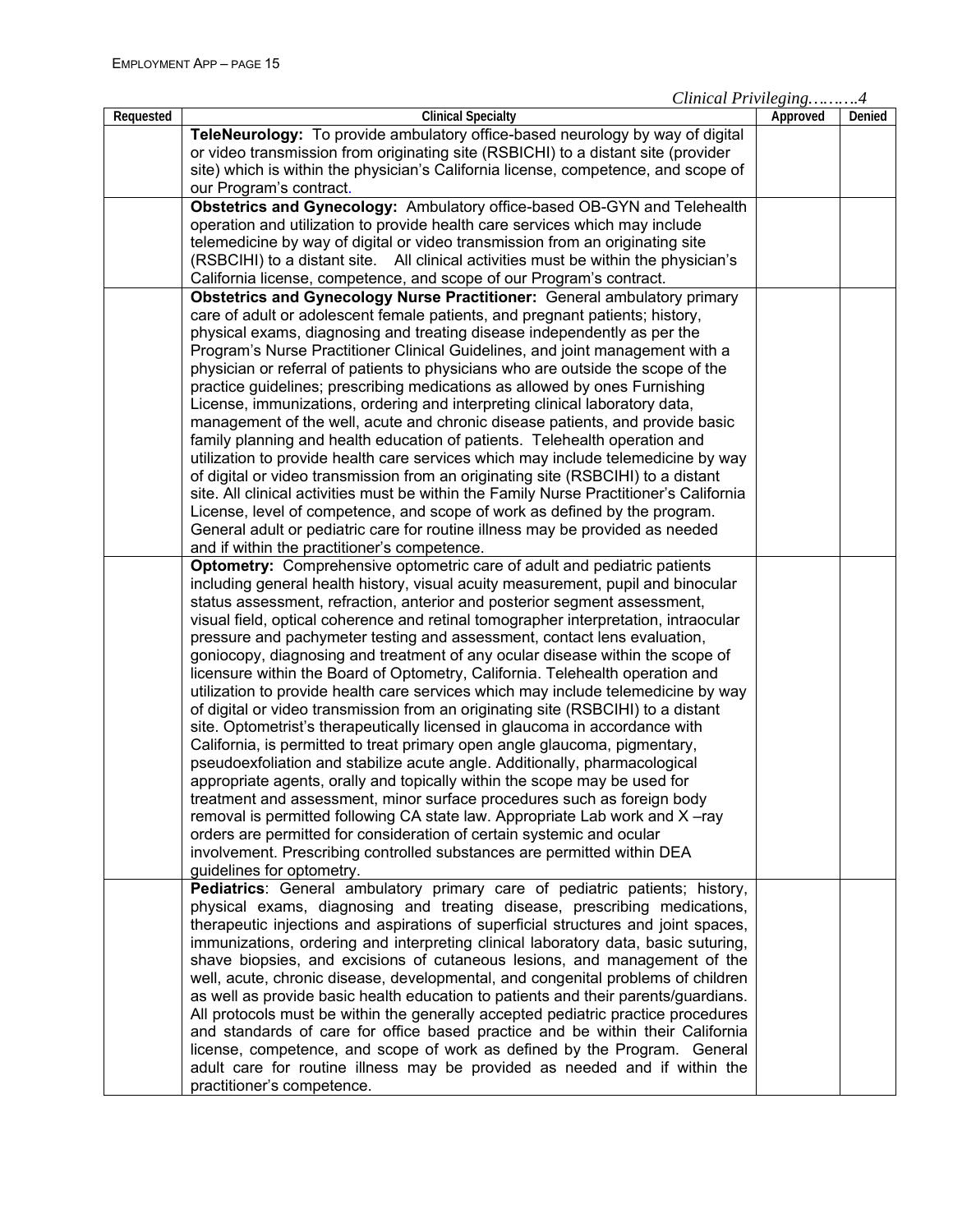*Clinical Privileging……….5*

| Requested | <b>Clinical Specialty</b>                                                           | Approved | Denied |
|-----------|-------------------------------------------------------------------------------------|----------|--------|
|           | Ophthalmology: Comprehensive Ophthalmologic care of adults and pediatric            |          |        |
|           | patients including general health history, measurement of visual acuity and         |          |        |
|           | intraocular pressure, assessment of pupils and binocular status, assessment of      |          |        |
|           | the anterior and posterior segment, appropriate visual field testing and            |          |        |
|           | interpretation proper assessment and treatment plan of any ocular diagnosis.        |          |        |
|           | Health education of the patient, pharmacological eye care, interpretation of        |          |        |
|           | retinal diagnostic imaging to include OCT (Optical Coherence Tomography) and        |          |        |
|           | fluorescein angiography, intravenous injection of fluorescein dye and/or ICG        |          |        |
|           | (Indocyanine green) dye and intraocular injections of pharmacologic agents.         |          |        |
|           | Pain Management: Evaluation and management of patients requiring pain               |          |        |
|           | intervention. Privileges include to evaluate, diagnose, consult perform history     |          |        |
|           | and physical exam, and provide treatment to patients presenting with a condition    |          |        |
|           | requiring pain management local anesthetics and nerve blocks. Telehealth            |          |        |
|           | operation and utilization to provide health care services which may include         |          |        |
|           | telemedicine by way of digital or video transmission from an originating site       |          |        |
|           | (RSBCIHI) to a distant site. All clinical treatment and management must be          |          |        |
|           |                                                                                     |          |        |
|           | within the physician's California license, competence, and scope of our             |          |        |
|           | Program's contract.                                                                 |          |        |
|           | Pediatric Nurse Practitioner: General ambulatory pediatric patients; history,       |          |        |
|           | physical exams, diagnosing and treating disease independently as per the            |          |        |
|           | Program's Nurse Practitioner Clinical Guidelines, and joint management with a       |          |        |
|           | physician or referral of patients to physicians who are outside the scope of the    |          |        |
|           | practice guidelines; prescribing medications as allowed by ones Furnishing          |          |        |
|           | License, immunizations, ordering and interpreting clinical laboratory data,         |          |        |
|           | management of the well, acute, chronic disease, developmental, and congenital       |          |        |
|           | problems of children as well as provide basic health education to patients and      |          |        |
|           | their parents/guardians. Telehealth operation and utilization to provide health     |          |        |
|           | care services which may include telemedicine by way of digital or video             |          |        |
|           | transmission from an originating site (RSBCIHI) to a distant site. All clinical     |          |        |
|           | activities must be within the Family Nurse Practitioner's California License, level |          |        |
|           | of competence, and scope of work as defined by the Program. General adult           |          |        |
|           | care for routine illness may be provided as needed and if within the practitioner's |          |        |
|           | competence.                                                                         |          |        |
|           | Pediatrics: General ambulatory primary care of pediatric patients; history,         |          |        |
|           | physical exams, diagnosing and treating disease, prescribing medications,           |          |        |
|           | therapeutic injections and aspirations of superficial structures and joint spaces,  |          |        |
|           | immunizations, ordering and interpreting clinical laboratory data, basic suturing,  |          |        |
|           | shave biopsies, and excisions of cutaneous lesions, and management of the           |          |        |
|           | well, acute, chronic disease, developmental, and congenital problems of children    |          |        |
|           | as well as provide basic health education to patients and their parents/guardians.  |          |        |
|           | Knowledge Telehealth operation and utilization to provide health care services      |          |        |
|           |                                                                                     |          |        |
|           | which may include telemedicine by way of digital or video transmission from an      |          |        |
|           | originating site (RSBCIHI) to a distant site. All protocols must be within the      |          |        |
|           | generally accepted pediatric practice procedures and standards of care for office   |          |        |
|           | based practice and be within their California license, competence, and scope of     |          |        |
|           | work as defined by the Program. General adult care for routine illness may be       |          |        |
|           | provided as needed and if within the practitioner's competence.                     |          |        |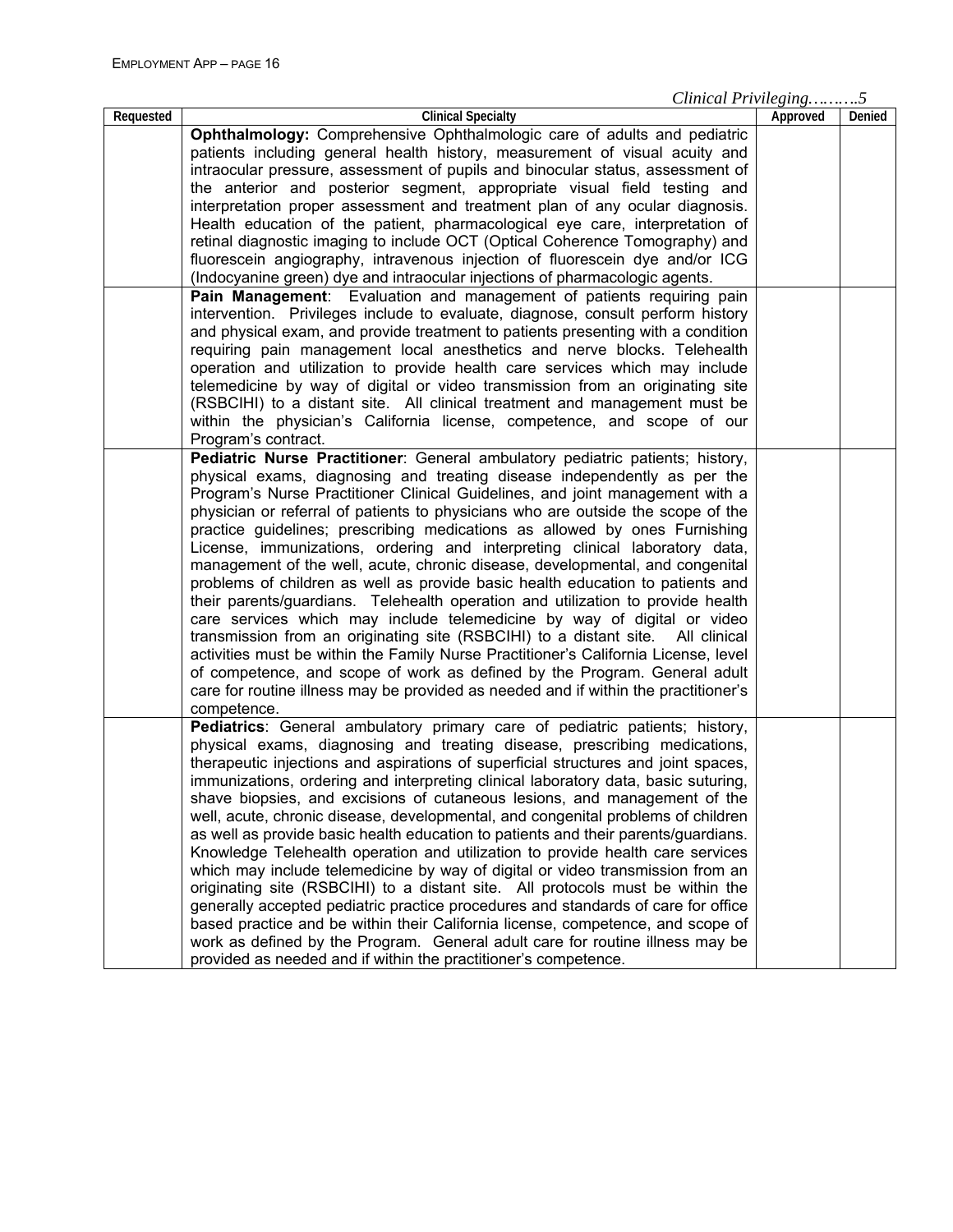*Clinical Privileging……….6*

|           |                                                                                    | $C$ <i>mical I rivileging</i> 0 |        |
|-----------|------------------------------------------------------------------------------------|---------------------------------|--------|
| Requested | <b>Clinical Specialty</b>                                                          | Approved                        | Denied |
|           | Pediatric Nurse Practitioner: General ambulatory pediatric patients; history,      |                                 |        |
|           | physical exams, diagnosing and treating disease independently as per the           |                                 |        |
|           | Program's Nurse Practitioner Clinical Guidelines, and joint management with a      |                                 |        |
|           | physician or referral of patients to physicians who are outside the scope of the   |                                 |        |
|           | practice guidelines; prescribing medications as allowed by ones Furnishing         |                                 |        |
|           | License, immunizations, ordering and interpreting clinical laboratory data,        |                                 |        |
|           | management of the well, acute, chronic disease, developmental, and                 |                                 |        |
|           |                                                                                    |                                 |        |
|           | congenital problems of children as well as provide basic health education to       |                                 |        |
|           | patients and their parents/guardians. Telehealth operation and utilization to      |                                 |        |
|           | provide health care services which may include telemedicine by way of digital      |                                 |        |
|           | or video transmission from an originating site (RSBCIHI) to a distant site. All    |                                 |        |
|           | clinical activities must be within the Family Nurse Practitioner's California      |                                 |        |
|           | License, level of competence, and scope of work as defined by the Program.         |                                 |        |
|           | General adult care for routine illness may be provided as needed and if within     |                                 |        |
|           | the practitioner's competence.                                                     |                                 |        |
|           | Podiatry: Ambulatory office-based podiatry practice limited to the history,        |                                 |        |
|           | physical exam, diagnosis, and treatment of the feet. Minor office-based            |                                 |        |
|           | surgery, wound care, prescription of foot prosthetics and shoe orthotics,          |                                 |        |
|           |                                                                                    |                                 |        |
|           | administration of local anesthetics, local nerve blocks of the foot or digits,     |                                 |        |
|           | prescription of analgesics, anti-inflammatories, and antibiotics for treatment of  |                                 |        |
|           | foot related illness. Telehealth operation and utilization to provide health care  |                                 |        |
|           | services which may include telemedicine by way of digital or video                 |                                 |        |
|           | transmission from an originating site (RSBCIHI) to a distant site. Practice is     |                                 |        |
|           | within the physician's California license, competence, and scope of our            |                                 |        |
|           | Program's contract.                                                                |                                 |        |
|           | Preventive Medicine: General Preventive Medicine with an emphasis on               |                                 |        |
|           | either public health or occupational medicine. Primary care emphasis on            |                                 |        |
|           | clinical patient education, exercise, nutritional modification, lifestyle          |                                 |        |
|           | management and risk factor reduction for disease reduction and health              |                                 |        |
|           | promotion. Telehealth operation and utilization to provide health care services    |                                 |        |
|           | which may include telemedicine by way of digital or video transmission from an     |                                 |        |
|           |                                                                                    |                                 |        |
|           | originating site (RSBCIHI) to a distant site. Ambulatory office-based Clinical     |                                 |        |
|           | Preventive Medicine which is within the physician's California license,            |                                 |        |
|           | competence, and scope of our Program's contract.                                   |                                 |        |
|           | Pulmonology: Ambulatory office-based pulmonology which is within the               |                                 |        |
|           | physician's California license, competence, and scope of our Program's             |                                 |        |
|           | contract.                                                                          |                                 |        |
|           | Rheumatology: Ambulatory office-based rheumatology which is within the             |                                 |        |
|           | physician's California license, competence, and scope of our Program's             |                                 |        |
|           | contract.                                                                          |                                 |        |
|           | Licensed Clinical Social Worker: The scope of practice for a LCSW is to            |                                 |        |
|           | provide general ambulatory clinical outpatient counseling services for             |                                 |        |
|           | individual adults, children, family, group, and couples therapy. Including DSM     |                                 |        |
|           | IV diagnosis, treatment planning and case management.<br>Psychosocial              |                                 |        |
|           | evaluations may be requested for general assistance grant and for placement        |                                 |        |
|           | in hospital and residential care. Crisis intervention and on-call services will be |                                 |        |
|           | a function of LCSW services. Educational and preventive care activities will       |                                 |        |
|           |                                                                                    |                                 |        |
|           | also be provided. Telehealth operation and utilization to provide health care      |                                 |        |
|           | services which may include telemedicine by way of digital or video                 |                                 |        |
|           | transmission from an originating site (RSBCIHI) to a distant site. All behavior    |                                 |        |
|           | and treatment provided must be within the practice of their license,               |                                 |        |
|           | competency, and follow treatment standards and ethical procedures and              |                                 |        |
|           | guidelines of the Board of Behavioral Science and comply with the scope of         |                                 |        |
|           | work as defined by the Program.                                                    |                                 |        |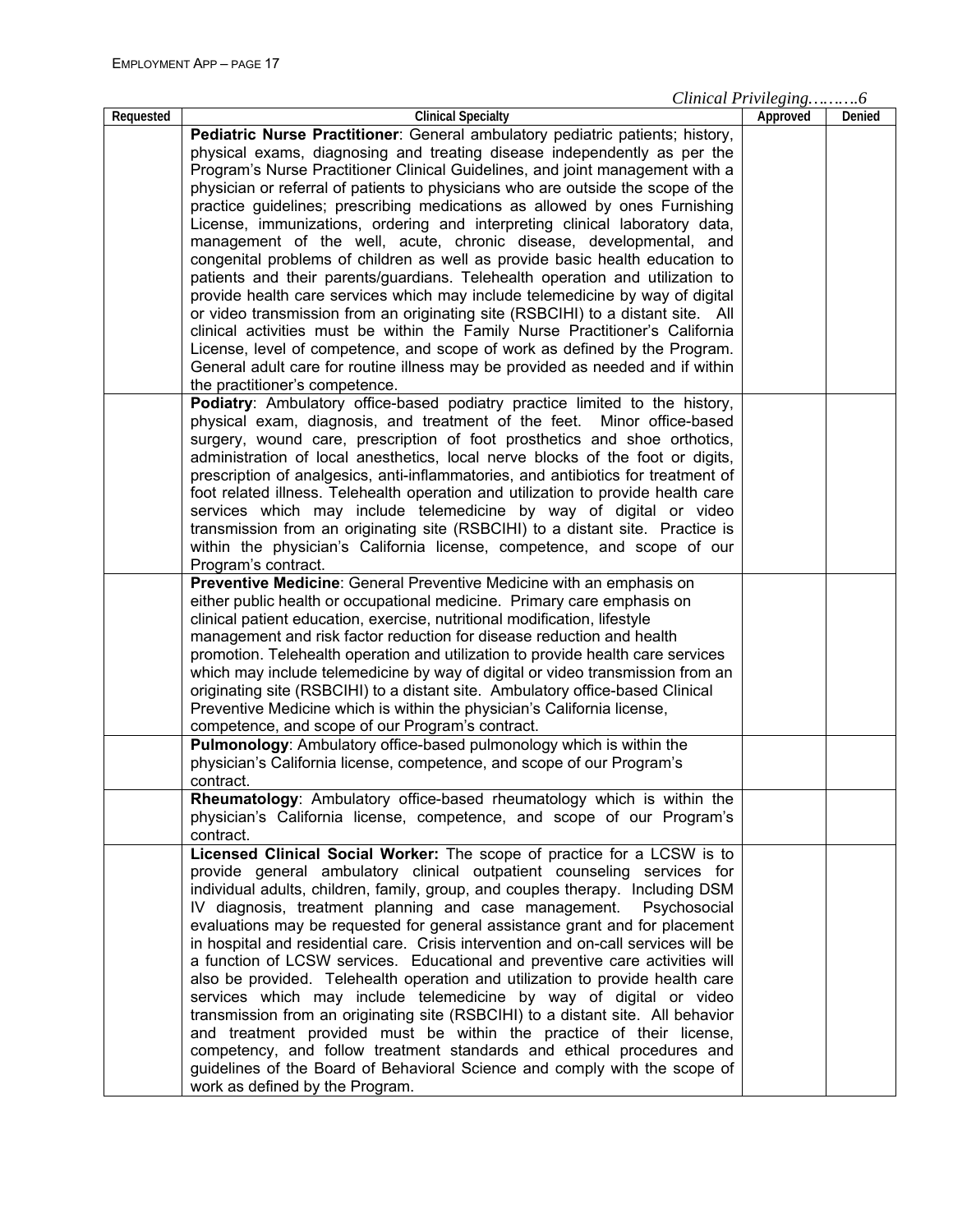| Reauested | <b>Clinical Specialty</b>                                                                                                                                                                                                                                                                                                                                                    | Approved | Denied |
|-----------|------------------------------------------------------------------------------------------------------------------------------------------------------------------------------------------------------------------------------------------------------------------------------------------------------------------------------------------------------------------------------|----------|--------|
|           | <b>Chiropractic:</b> Ambulatory office-based chiropractic diagnosis and treatment<br>for treatment of patients with musculoskeletal problems. Manual therapy and<br>physical therapy modalities are utilized. Practitioner is to remain within his/her<br>scope of practice, competence, California professional license, and within the<br>scope of the Program's contract. |          |        |

#### **II. Privileging by Procedure**

(Put a check mark on your clinical specialty category in which you are applying for privileging )

| Requested | Procedure, Treatment, or Intervention                                      | Approved | Denied |
|-----------|----------------------------------------------------------------------------|----------|--------|
|           | Acupuncture                                                                |          |        |
|           | Cardiology: Advanced EKG Interpretation                                    |          |        |
|           | Cardiology: Defibrillation of the heart                                    |          |        |
|           | Cardiology: Exercise Stress Test EKG readings                              |          |        |
|           | Cardiology: Holter Monitor EKG Interpretation                              |          |        |
|           | Exercise Stress Testing (Treadmill or Bicycle) and Interpretation          |          |        |
|           | (At Soboba)                                                                |          |        |
|           | General: Addiction and Withdrawal Treatment                                |          |        |
|           | General: Allergy Testing and Desensitization Treatment                     |          |        |
|           | General: Aspiration and Injection of Joint Space                           |          |        |
|           | <b>General: Audiometry</b>                                                 |          |        |
|           | General: Blood Pressure Monitoring with Sphygmomanometer                   |          |        |
|           | General: Closed Reduction and Setting of Minor Fractures                   |          |        |
|           | General: Complete or partial avulsion of toe nails                         |          |        |
|           | General: Glaucoma Screening with an NCT, Goldmann or tonopen               |          |        |
|           | General: Extended Ophthalmoscopy using a binocular indirect ophthalmoscope |          |        |
|           | General: Slit lamp using a 73D or 90D lens                                 |          |        |
|           | General: Gonioscopy using a goniolens                                      |          |        |
|           | General: Incision and Drainage of minor wounds or abscesses                |          |        |
|           | General: Lumbar Puncture                                                   |          |        |
|           | General: Minor Wound Closure and Suturing                                  |          |        |
|           | General: Phlebotomy                                                        |          |        |
|           | General: Preliminary Reading of Abdominal X-rays (At Soboba)               |          |        |
|           | General: Preliminary Reading of Chest X-rays                               |          |        |
|           | General: Preliminary Reading of Extremity X-rays                           |          |        |
|           | General: Preliminary Reading of Fetal Ultrasound                           |          |        |
|           | General: Removal of Cutaneous Cysts                                        |          |        |
|           | General: Removal of Moles (Nevi)                                           |          |        |
|           | General: Skin Biopsies and Excision of Cutaneous Lesions                   |          |        |
|           | General: Slit Lamp Eye Examination                                         |          |        |
|           | General: Splinting of Strains and Sprains                                  |          |        |
|           | General: Trigger Point Injection                                           |          |        |
|           | General: Tympanometry                                                      |          |        |
|           | General: Urethral Catheterization                                          |          |        |
|           | General: Vasectomy                                                         |          |        |
|           | GI: Flexible Sigmoidoscopy (At Soboba)                                     |          |        |
|           | Manual Therapy: High Velocity Maneuvers                                    |          |        |
|           | Manual Therapy: Low Velocity Maneuvers                                     |          |        |
|           | <b>Nutrition: Nutrition Analysis</b>                                       |          |        |
|           | Nutrition: Skin fold measurement of Body Fat                               |          |        |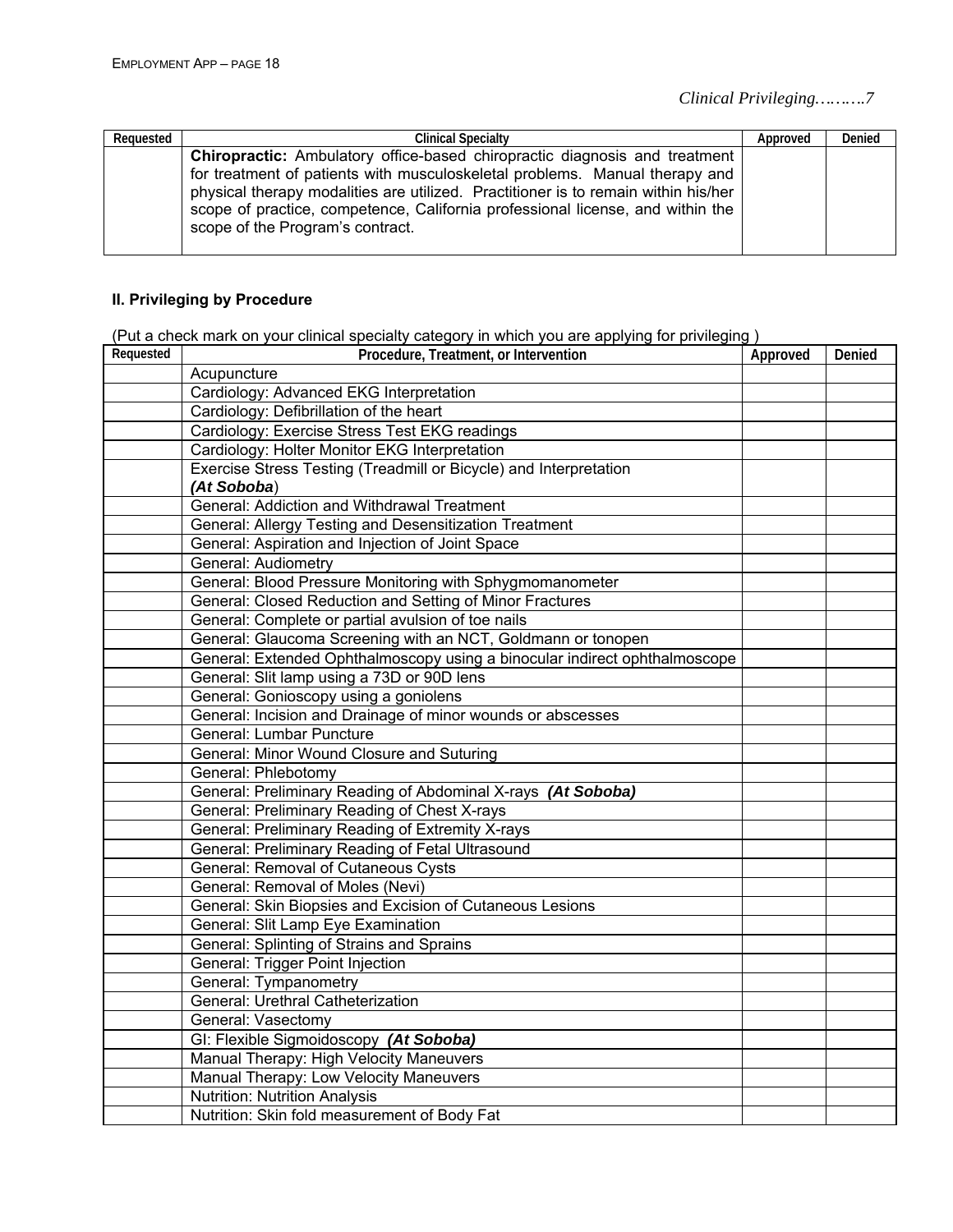| Requested | Procedure, Treatment, or Intervention                                    | Approved Denied |  |
|-----------|--------------------------------------------------------------------------|-----------------|--|
|           | <b>OB-GYN: Cervical Cryotherapy</b>                                      |                 |  |
|           | OB-GYN: Colposcopy                                                       |                 |  |
|           | <b>OB-GYN: Endometrial Biopsies</b>                                      |                 |  |
|           | OB-GYN: Fit and Prescribe Diaphragms                                     |                 |  |
|           | OB-GYN: Insertion and Removal of IUD's                                   |                 |  |
|           | OB-GYN: Placement and Removal of Norplant                                |                 |  |
|           | <b>OB-GYN: Provide Post-Partum Care</b>                                  |                 |  |
|           | <b>OB-GYN: Provide Prenatal Care</b>                                     |                 |  |
|           | Psychology: Biofeedback Therapy                                          |                 |  |
|           | Psychology: Hypnosis                                                     |                 |  |
|           | Pulmonary: Basic Spirometric Testing and Interpretation                  |                 |  |
|           | Pain Management: Carpal Tunnel Blocks                                    |                 |  |
|           | Pain Management: Joint Injections                                        |                 |  |
|           | Pain Management: Occipital Nerve Blocks                                  |                 |  |
|           | Pulmonary: Lung volume and Diffusion Testing Interpretation              |                 |  |
|           | Respiratory: Management of Obstructed Airway                             |                 |  |
|           | Respiratory: Nasotracheal Suctioning                                     |                 |  |
|           | Respiratory: Tracheal Intubation                                         |                 |  |
|           | <b>Supervise: Medical Students</b>                                       |                 |  |
|           | Supervise: Nurse Practitioners                                           |                 |  |
|           | Supervise: Other Allied Health Practitioners                             |                 |  |
|           | Supervise: Resident Physicians                                           |                 |  |
|           | Wound Care: Skin Biopsy                                                  |                 |  |
|           | Wound Care: Laceration repair                                            |                 |  |
|           | Wound Care: Removal Soft Tissue Mass - i.e. Ganglion, Subcutaneous Cyst. |                 |  |
|           | Wound Care: Nail Avulsion - Partial or Total                             |                 |  |
|           | Wound Care: Nail Matrixectomy - Partial or Total                         |                 |  |
|           | Wound Care: Interdigital Neuroma Excision                                |                 |  |
|           | Wound Care: Exostectomy                                                  |                 |  |
|           | Wound Care: Debridement of Wound - Superfiscial / Deep                   |                 |  |
|           | Wound Care: Debridement / Curratage of Bone                              |                 |  |
|           | Wound Care: Incision of Drainage                                         |                 |  |
|           | Wound Care: Hammertoe Correction / Arthropasty                           |                 |  |
|           | Wound Care: Plantar Fascia Release                                       |                 |  |
|           | Wound Care: Phalangectomy - Partial / Total                              |                 |  |
|           | Wound Care: Tenotomy                                                     |                 |  |
|           | Wound Care: Foreign Body Removal                                         |                 |  |
|           | Wound Care: Bunionectomy                                                 |                 |  |
|           | Wound Care: Metatarsal Head Resection                                    |                 |  |
|           | Wound Care: Metatarsal Osteotomy                                         |                 |  |

Applicant's Signature **Date Date**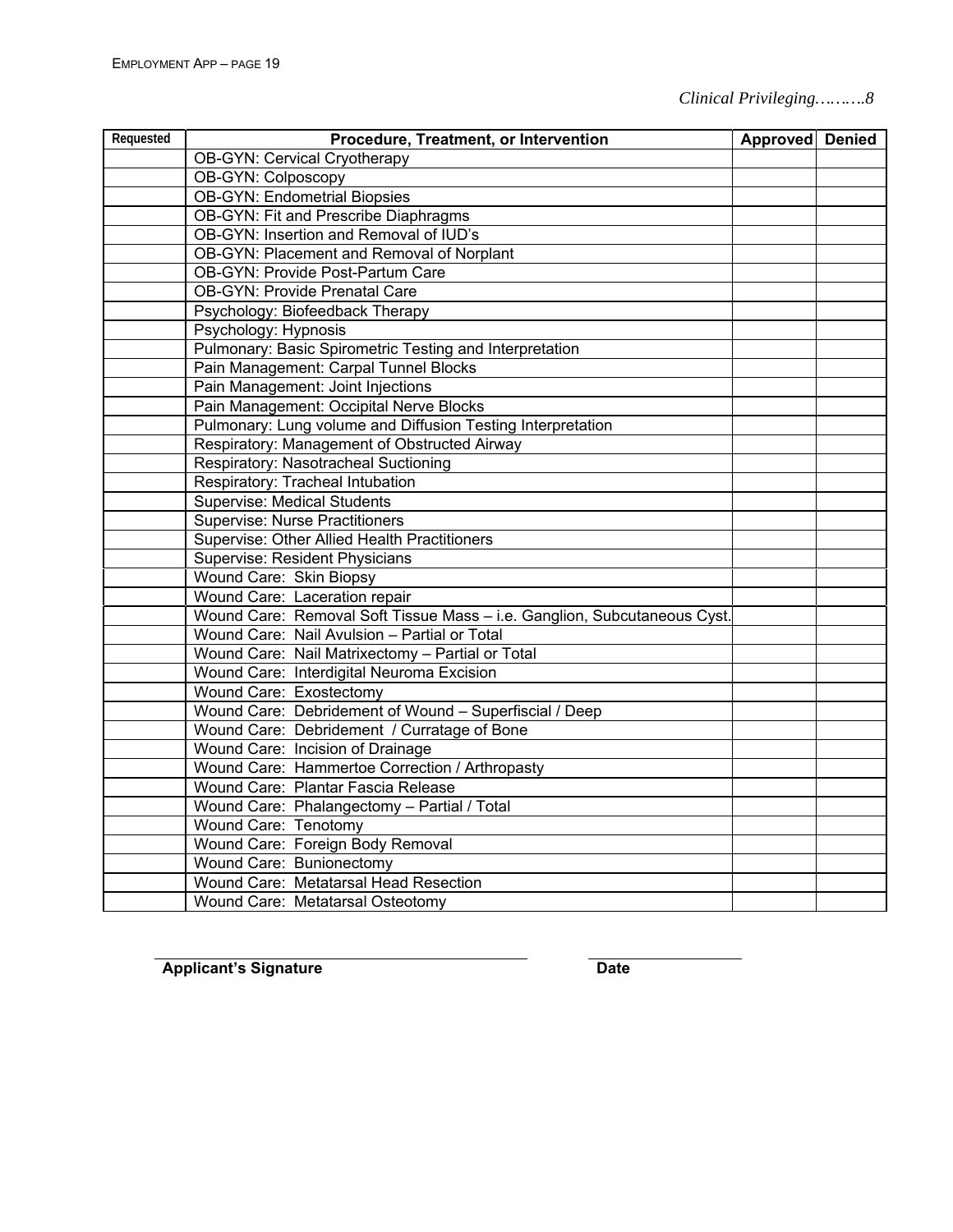#### **III. Approvals**

The signatures below indicate the completion of the privileging process and grant the above clinical privileges to the staff member for the following category:

| Limited Privileges – practitioner to operate under supervision of staff within the scope of privileges<br>indicated above and as specified below. |             |
|---------------------------------------------------------------------------------------------------------------------------------------------------|-------------|
| For a period not to exceed six (6) months.                                                                                                        |             |
| For the period of the assignment.                                                                                                                 |             |
| For a certain number of cases (as specified).                                                                                                     |             |
| Full Privileges – practitioner to operate independently within the scope of privileges indicated above.                                           |             |
| Privileges not recommended                                                                                                                        |             |
| Comments                                                                                                                                          |             |
|                                                                                                                                                   |             |
|                                                                                                                                                   |             |
|                                                                                                                                                   |             |
|                                                                                                                                                   |             |
|                                                                                                                                                   |             |
| <b>Clinical Department Director / Advisor</b>                                                                                                     | <b>Date</b> |
|                                                                                                                                                   |             |
| <b>Chairperson, Executive Clinical Staff Committee</b>                                                                                            | <b>Date</b> |
|                                                                                                                                                   |             |
|                                                                                                                                                   |             |
| <b>Executive Director</b>                                                                                                                         | <b>Date</b> |
|                                                                                                                                                   |             |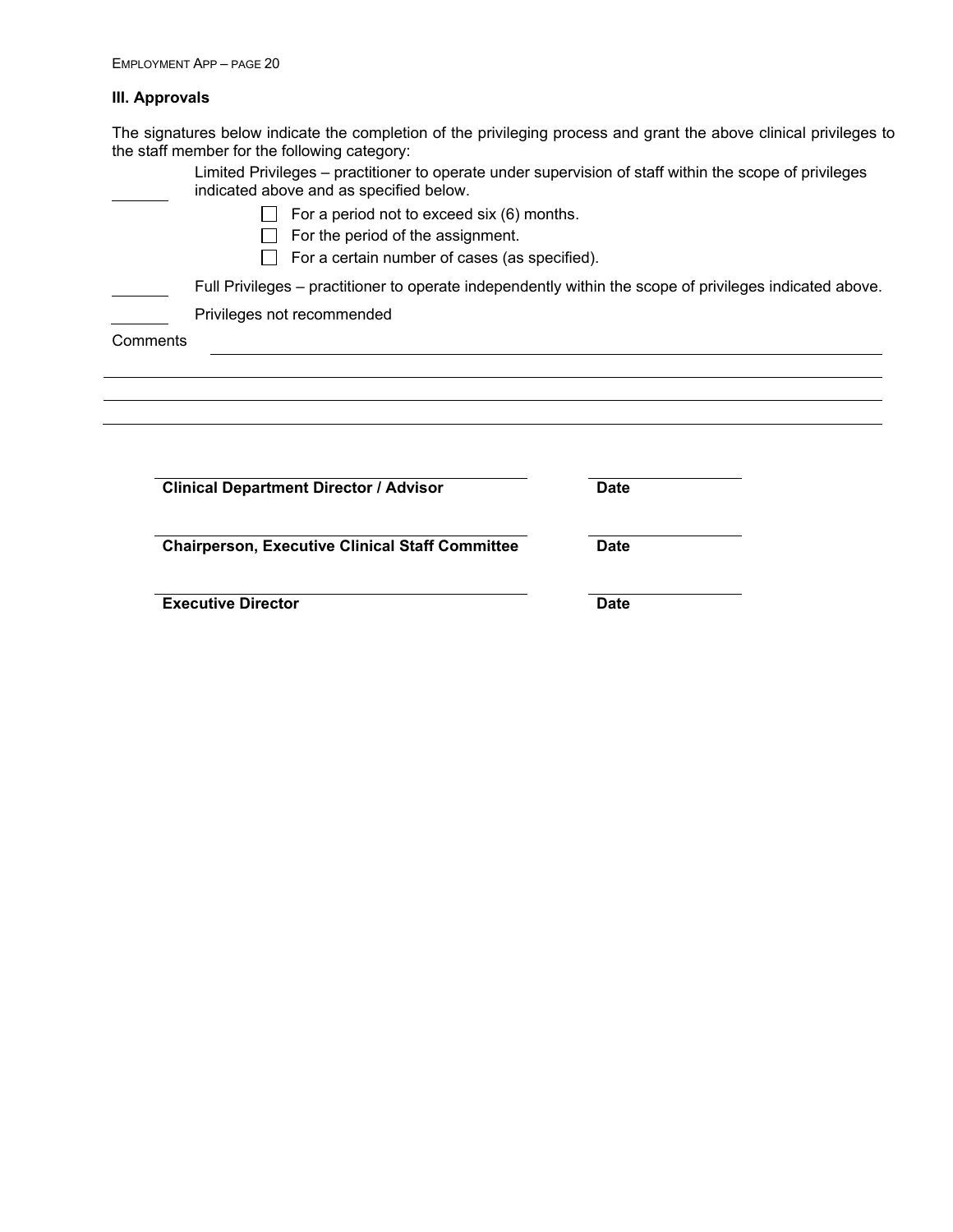

# CLINICAL APPLICANT'S ATTESTATION

## **I. Mental Health Statement**

I, the contract of the contract of the contract of the contract of the contract of the contract of the contract of the contract of the contract of the contract of the contract of the contract of the contract of the contrac condition(s) which could affect my ability to, or would require an accommodation in order for me to exercise the clinical privileges requested.

### **II. Drug & Alcohol (Substance Abuse) Statement**

Riverside-San Bernardino county Indian Health, Inc.'s (RSBCIHI) Drug and Alcohol (Substance Abuse) Policy strictly abides by the Drug Free Workplace Act of 1988, 56 CFR Part 75, Subpart F. In addition, RSBCIHI must be notified within five (5) calendar days of any criminal drug statute conviction for violation occurring in the workplace.

As such, it is unlawful for any employee/contractor to manufacture, distribute, dispense, possess, or use a controlled substance on the job site. Employees / contractors who are reasonably suspected of violating this act may be subject to drug / alcohol testing, as a condition or continuation of employment / contract.

I understand that as a prerequisite for employment, and as evidence of compliance with the Drug Free Workplace Act of 1988, I will be required to submit to drug/alcohol testing and to attend the Program's Drug Free Workplace Orientation.

I understand failure to submit or to agree to submit to drug / alcohol testing, or a positive result, may deny appointment, contract to RSBCIHI.

### **III. Liability Insurance and Malpractice Information:**

If you answered "yes" to any of the following questions, please provide a details explanation on a separate sheet of paper. Make certain to number the separate sheet(s) of paper to correspond to the question being answered. Include the name, docket number of the case, the nature and date of the claim, the judgment or outcome, and damages or settlement awarded.

Since your last appointment:  $YESNO$ 

1. Have you had any change(s) in your license to practice in any State

2. Have you been charged or convicted of any misdemeanor or felony charges?  $\Box$ 

 $\perp$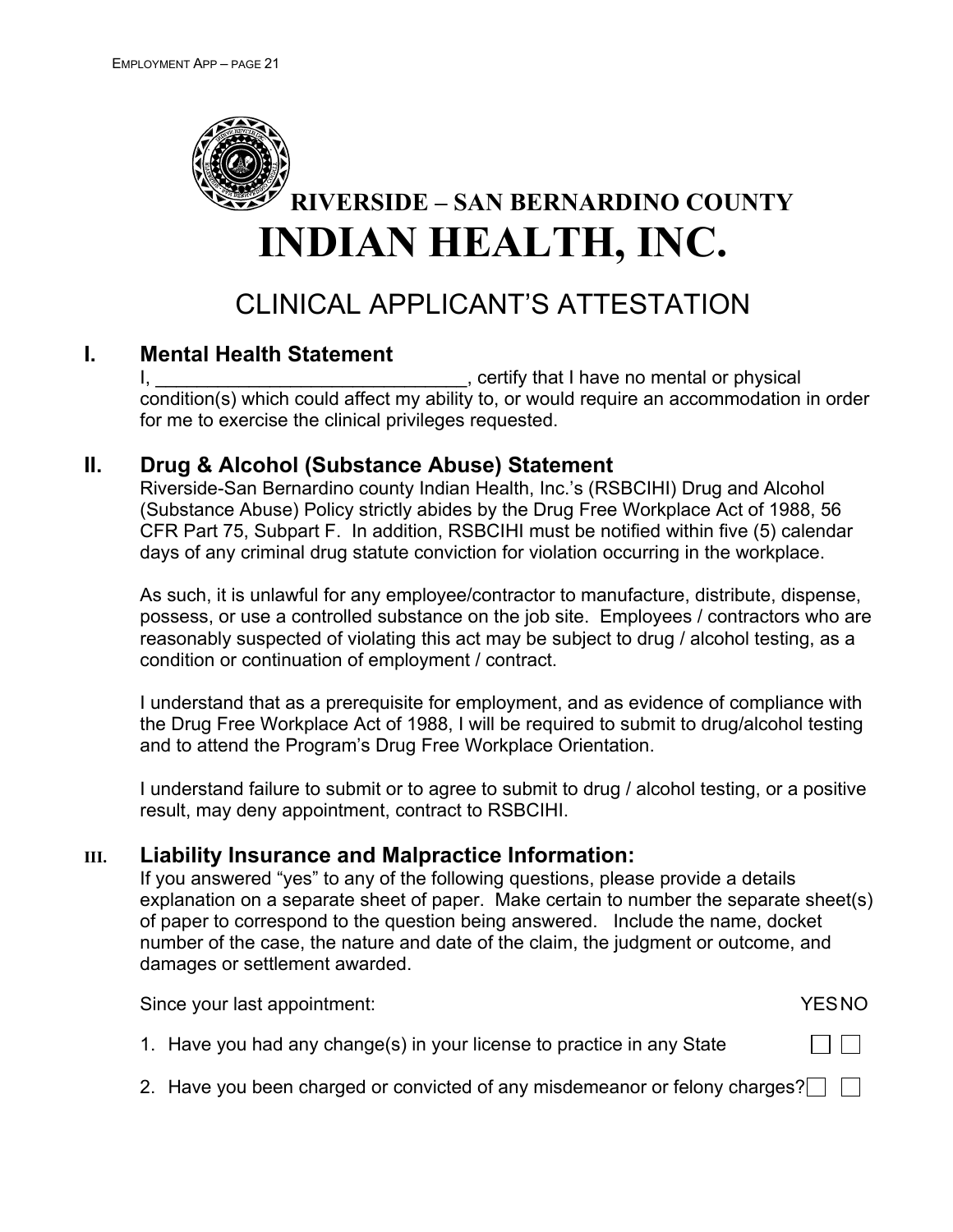|                                                                                                                                                                                                    | Yes No |
|----------------------------------------------------------------------------------------------------------------------------------------------------------------------------------------------------|--------|
| 3. Has your narcotic registration certificate been called into question, suspended,<br>or revoked?                                                                                                 |        |
| 4. Have you been the subject of professional disciplinary charges, hearings, or<br>dispositions in the state(s) in which you are licensed to practice?                                             |        |
| 5. Have you been granted staff privileges at any other health facilities?<br>If so, please provide the name(s), address(es), dates, and privileges granted<br>at these facilities.                 |        |
| 6. Have been the subject of staff privileges inquiries or action at any<br>other facilities?                                                                                                       |        |
| 7. Have you taken or been granted a leave of absence with respect to your<br>clinical staff privileges at any health facility?<br>If yes, for how long? Dates:                                     |        |
| 8. Have you voluntarily resigned from the clinical staff of a health care facility?                                                                                                                |        |
| 9. Have your privileges been curtailed, suspended, revoked, or changed in<br>any health care facility?                                                                                             |        |
| 10. Have you voluntarily relinquished your DEA or other privileged clinical<br>activity?                                                                                                           |        |
| 11. Has your specialty board status changed?                                                                                                                                                       |        |
| 12. Please indicate whether you are able to perform the essential functions of the<br>profession for which you are seeking privileges with or without reasonable<br>accommodation.                 |        |
| 13. Have you changed professional liability insurance carrier and/or the<br>extent of liability insurance coverage since your last appointment to<br>the clinical staff?                           |        |
| 14. Have you been named as a party in any professional liability lawsuits<br>since your last applied for appointment to the medical staff?                                                         |        |
| 15. Have you or your professional corporation been involved in any<br>settlements or judgments of professional liability lawsuits since your<br>last applied for appointment to the medical staff. |        |
| 16. Since you last appointment to the clinical staff, has your professional<br>liability carrier excluded any practices or procedures form stated coverage?                                        |        |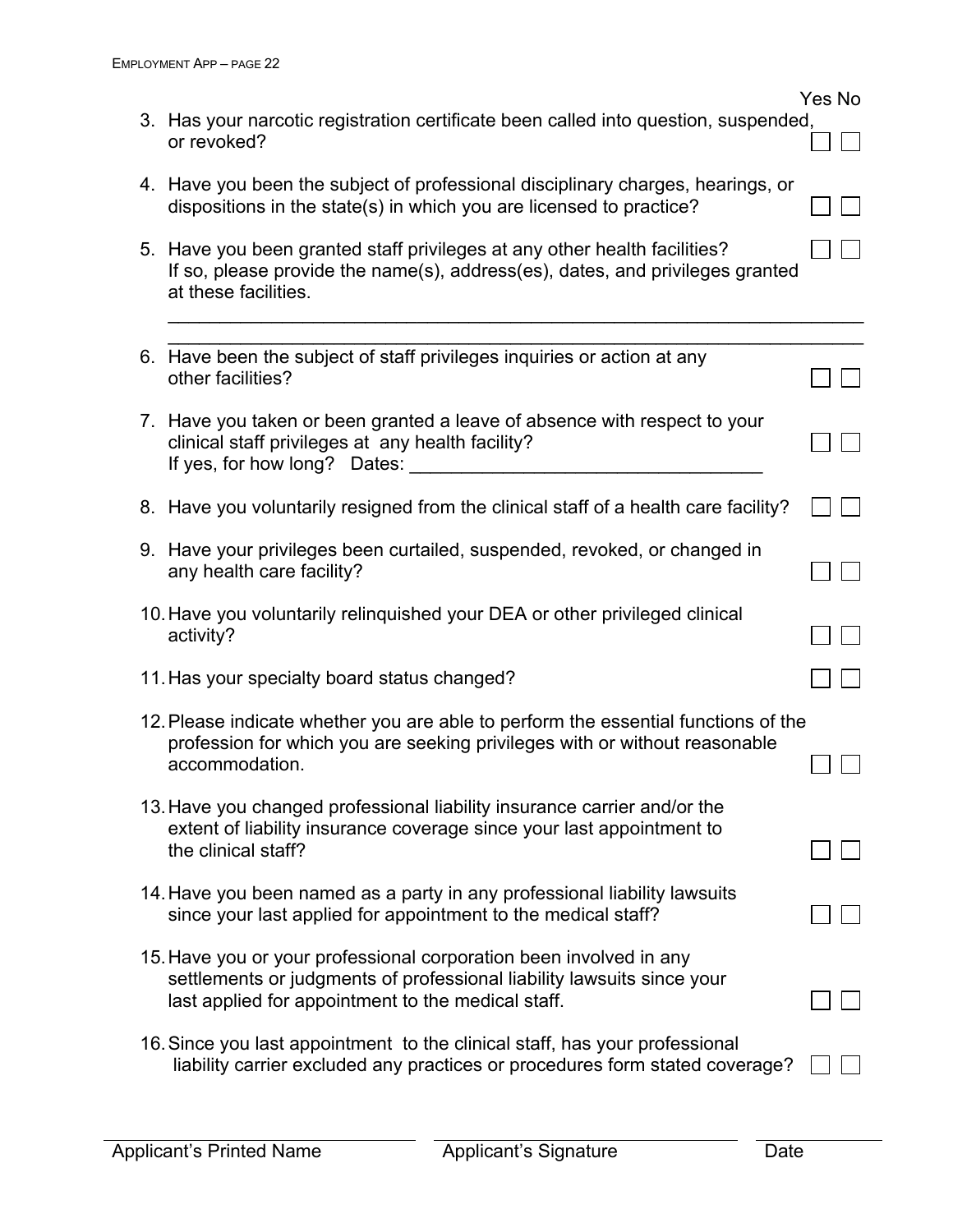

# **RIVERSIDE – SAN BERNARDINO COUNTY INDIAN HEALTH, INC.**

# RELEASE OF INFORMATION

I authorized Riverside-San Bernardino County Indian Health, Inc. (RSBCIHI) to obtain written documentation concerning my current clinical staff status, clinical privileges and appointment and reappointment dates from any hospital and other health care institutions, which I am associated.

I release RSBICHI and RSBCIHI's representative from any liability for their acts performed in good faith and without malice in evaluating my credentials and qualifications. Further I release all individuals and organizations which provide information to RSBCIHI regarding my professional competence, ethics, character, and other qualifications or affiliations from any liability provided they act in good faith, and without malice.

I understand that any misleading statement made by me or on my behalf concerning my professional qualifications may result in termination of my participation in RSBCIHI provider network.

I understand that RSBCIHI may provide information it obtains under this Release of Information to those health care organizations with which I am affiliated.

I further understand that all information disclosed to pursuant to this Release of Information shall be confidential and not disclosed to anyone unless as provided herein or in accordance with California law.

A copy of this waiver will be provided to me upon request. A photocopy of this Release of Information shall be considered as valid as the original.

Name (please print or type) Signature Signature Date

**Note:** This Release of Information is for the sole and confidential use of RSBCIHI's Clinical Staff Credentials Verification Policy / Executive Clinical Staff Committee / Peer Review Committee / Quality Assurance